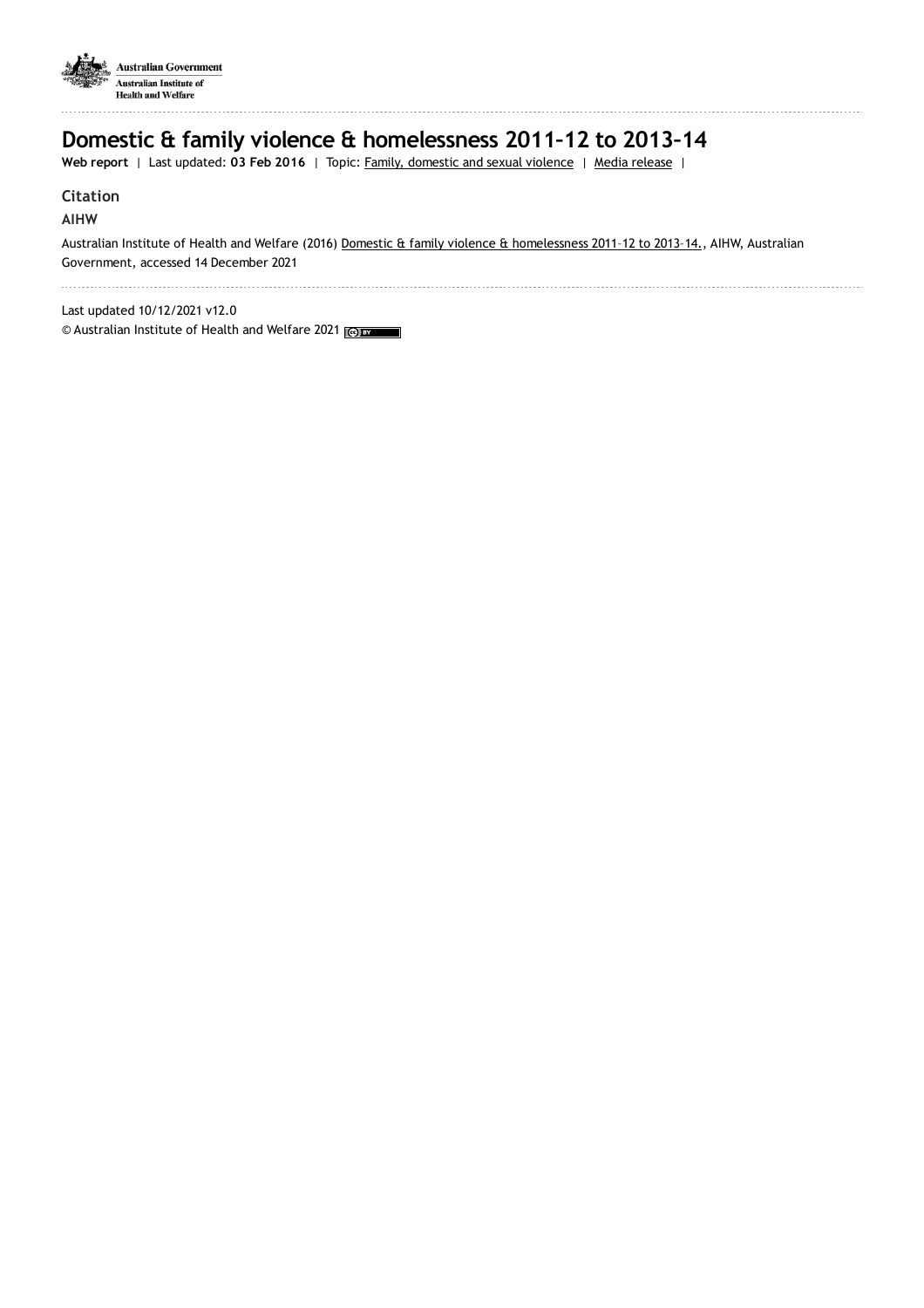

## **About**

Domestic and family violence causes considerable disruption to the lives of Australian families, with many affected seeking alternative accommodation; this puts them at an increased risk of falling into homelessness. The report, Domestic and family violence and homelessness 2011–12 to 2013–14, is the first of its kind to examine multiple years of homelessness data. The report describes the characteristics of clients of specialist homelessness services who sought assistance for domestic and family violence, the services requested, outcomes achieved, and unmet requests for services between 2011–12 and 2013–14.

**Cat. no:** WEB 109

**Findings from this report:**

- Around 520,000 Australians accessed SHS, with 36% seeking assistance due to DFV
- Indigenous women had the greatest number of support periods (3.4 on average) for DFV
- On average, DFV clients received more days of support (136 days) than other SHS clients (92 days)
- 3 in 10 men experiencing DFV identified mental health as a reason for seeking assistance

Last updated 13/12/2021 v3.0

© Australian Institute of Health and Welfare 2021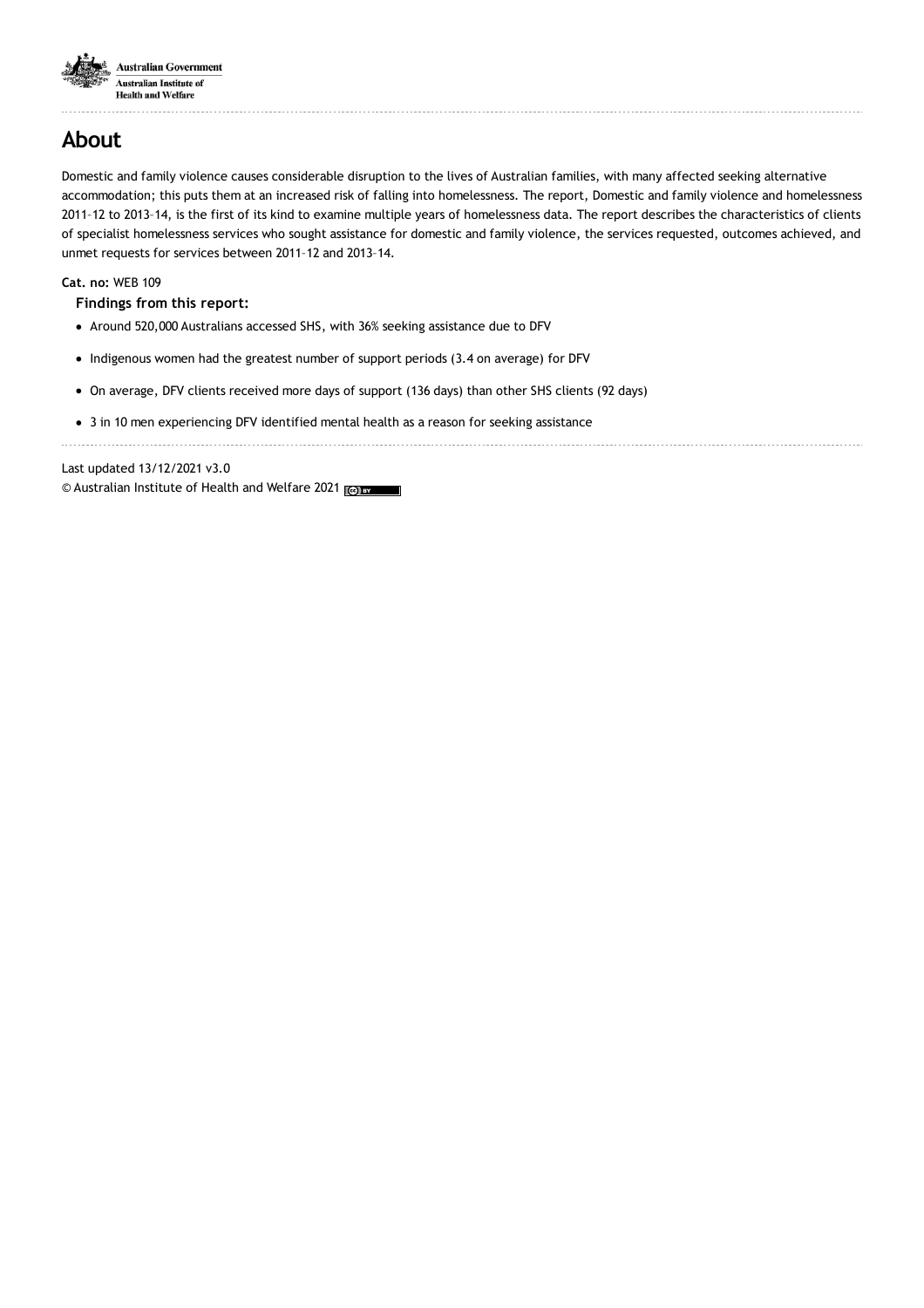

# **Summary**

Domestic and family violence is a major cause of homelessness in Australia.

It increases vulnerability to homelessness in two primary ways: firstly, violence removes the sense of safety and belonging associated with the home; and secondly, leaving a violent situation usually requires leaving the family home (Chamberlain & Johnson 2013).

People who leave their home because of domestic and family violence often experience severe social and personal disruption, poorer housing conditions and financial disadvantage (Spinney & Blandy 2011). In recognition of this, federal and state/territory governments have introduced programs which aim to break the link between domestic and family violence and homelessness by focusing on ways in which those victims of domestic and family violence can safely remain in their family home.

People who experience domestic and family violence can come from a range of socioeconomic groups and can have vastly different life experiences and situations. The analysis presented in this web report explores for the first time the various characteristics of those people experiencing domestic and family violence who presented to specialist homelessness services in Australia during in the 3-year period from 2011–12 to 2013–14.

> **If you are experiencing domestic or family violence or know someone who is, please call 1800RESPECT (1800 737 732) or visit the [1800RESPECT](https://www.1800respect.org.au/) website.**

Last updated 31/08/2017 v7.0 © Australian Institute of Health and Welfare 2021 (cc) BY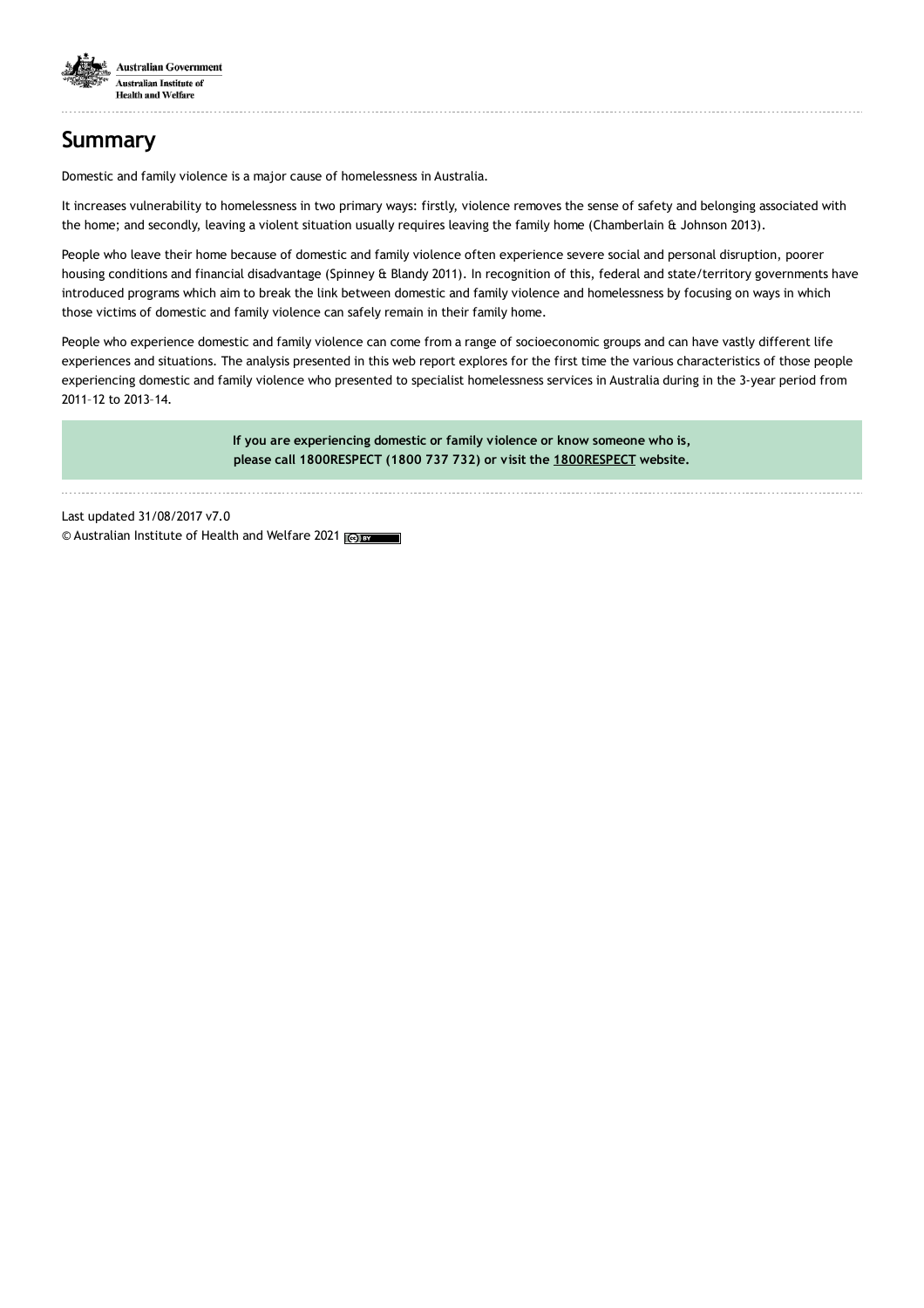

## **The intersection of domestic violence and homelessness**

Almost 2 million Australians aged over 15 years have experienced partner violence, and 1 million have experienced physical or sexual violence from another family member in their lifetime [1].

Domestic and family violence causes considerable disruption to the lives of Australian families, with many affected seeking alternative accommodation and often falling into homelessness. The majority of victims of domestic violence are women and their children, although men may also be victims. Domestic and family violence makes women and children vulnerable to homelessness in two major ways: firstly, violence removes the sense of safety and belonging associated with the home; and secondly, leaving a violent situation usually requires leaving the family home [3].

In situations where people experiencing domestic and family violence need to leave their home, Specialist Homelessness Services (SHS) can provide:

- crisis and emergency accommodation
- income support
- counselling
- referrals to legal services
- connections to social housing providers
- other specialised support or referrals to specialist providers.

## **Policy framework to support victims of family and domestic violence experiencing homelessness**

Responses to homelessness are outlined in the National Partnership Agreement of Homelessness (NPAH), a partnership agreement funded by the National Affordable Housing [Agreement](https://www.dss.gov.au/housing-support/programmes-services/national-partnership-agreement-on-homelessness) (NAHA). The NPAH contributes to the NAHA outcome 'people who are homeless or at risk of homelessness achieve sustainable housing and social inclusion'. In March 2015, the Commonwealth Government committed to extending the NPAH until 2017, providing \$230 million in funding (to be matched by states and territories). The funding prioritises front line services and assistance focused on women and children experiencing domestic and family violence [5].

The National Plan to Reduce Violence against Women and Children 2012-2022 provides a framework to coordinate Commonwealth and State and Territory governments to reduce violence against women and children. The plan highlights the need to ensure services meet the needs of women and their children experiencing violence. This includes providing appropriate services at the right time and catering to the specific needs of client groups such as young women, older women, Indigenous women and women from culturally and linguistically diverse backgrounds (COAG 2011). Each state and territory has complementary plans in place to respond to domestic violence and support those affected.

The Specialist Homelessness Services Collection (SHSC) began on 1 July 2011, replacing the previous Supported Accommodation Assistance Program (SAAP). The collection has been designed to collect data from homelessness agencies that are funded under the NAHA and the NPAH. Clients who access Specialist Homelessness Services are described in this report using data from the SHSC.

Over the three years to 2013–14, AIHW was able to identify around 520,000 Australians who accessed specialist homelessness services. Of these, just over 187,000 were adults and children seeking assistance for reasons of domestic and family violence.

#### **Key findings**

- Of all SHS clients (including children), almost 150,000 females and just over 40,000 males indicated experiencing domestic and family violence.
- For those adult clients experiencing domestic and family violence, just over 10% indicated they had experienced both mental health issues and problematic drug or alcohol use, compared with 8% for those adult clients *not* experiencing domestic and family violence.
- Of all SHS client groups experiencing domestic and family violence, most were women with children (45,400), followed by young women presenting alone (23,800), and Indigenous women (19,600).

## **How do domestic and family violence clients compare to non-domestic and family violence clients?**

The table below examines the differences in demographics of clients who sought assistance for domestic and family violence with those that sought assistance for other reasons.

While SHS agencies mainly assist people who are victims of family and domestic violence, they may also assist perpetrators of violence who are seeking assistance and therefore may appear within the data in this report. The SHSC is not able to separately identify these clients.

Overall, there were almost 150,000 female clients and just over 40,000 male clients who indicated experiencing domestic and family violence. Of these, nearly 113,000 were adult females and almost 14,000 were adult males (aged 18 or over). For females, the greatest proportion were those in the 25–34 year age group (25%) followed by 35–44 years (21%). Males, however, reported the greatest proportion of domestic and family violence clients in the 0–9 year age group (47%), followed by 10–14 years (13%).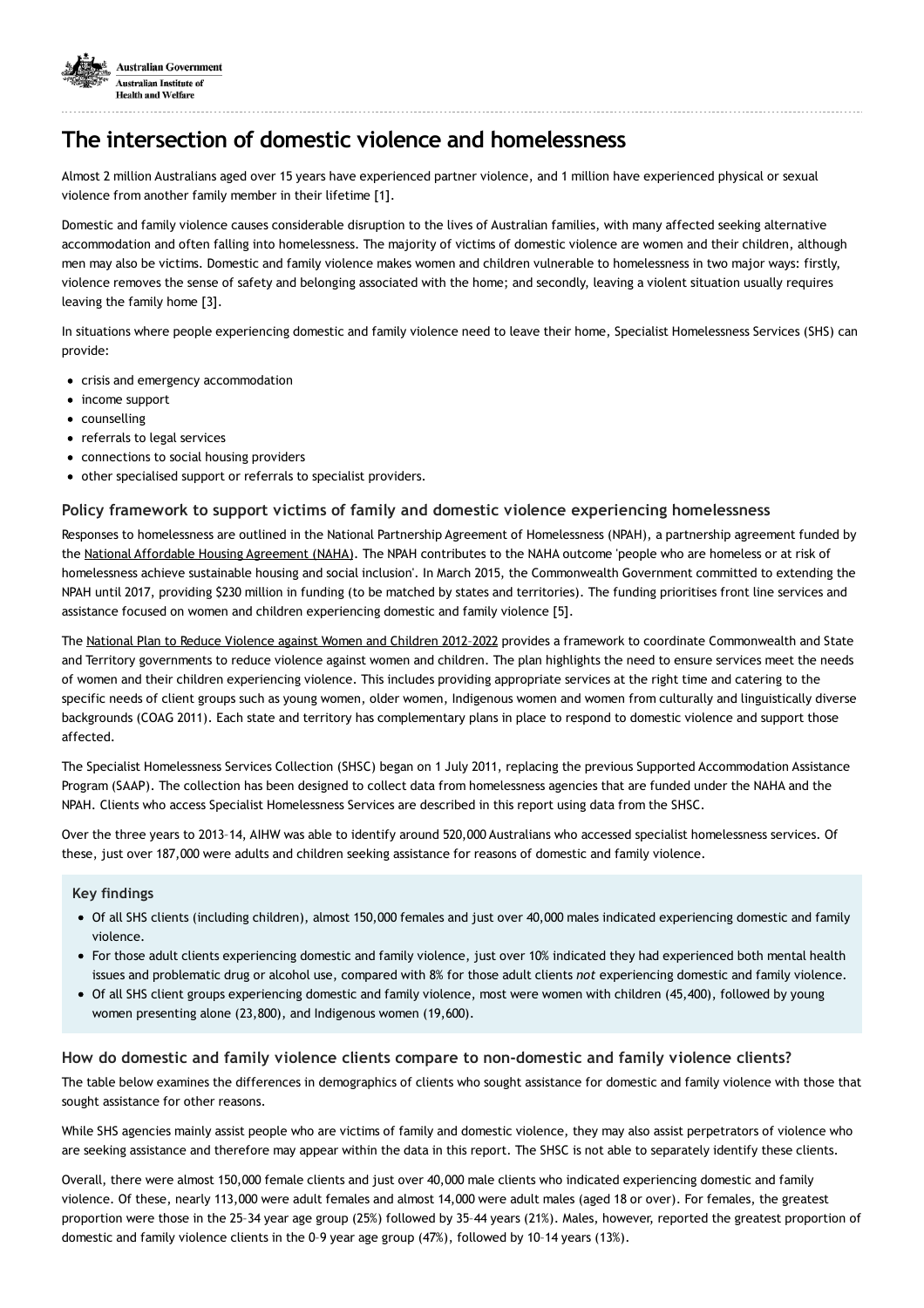Female clients experiencing domestic and family violence were more likely to be 'sole parents' (40%), whereas male clients were more likely to be a 'lone person' (42%). The majority of female clients were not in the labour force (52%) or unemployed (30%). This was also the case for male clients, where 48% were unemployed and 38% were not in the labour force.

### **Table 1: Client Demographics—at a glance**

|                            | <b>Female clients</b><br>experiencing<br>domestic and<br>family violence | Other female clients | Male clients<br>experiencing<br>domestic and<br>family violence | Other male clients |
|----------------------------|--------------------------------------------------------------------------|----------------------|-----------------------------------------------------------------|--------------------|
| How many?                  | 144,710                                                                  | 159,736              | 42,507                                                          | 173,624            |
| Age (years)                |                                                                          |                      |                                                                 |                    |
| $0 - 9$                    | 13%                                                                      | 15%                  | 47%                                                             | 15%                |
| $10 - 14$                  | 4%                                                                       | $6\%$                | 13%                                                             | $5\%$              |
| $15 - 17$                  | 5%                                                                       | 8%                   | 8%                                                              | 6%                 |
| $18 - 24$                  | 16%                                                                      | 19%                  | 10%                                                             | 16%                |
| $25 - 34$                  | 25%                                                                      | 18%                  | $8\%$                                                           | 18%                |
| $35 - 44$                  | 21%                                                                      | 16%                  | 8%                                                              | 18%                |
| $45 - 54$                  | 11%                                                                      | 10%                  | 4%                                                              | 13%                |
| $55 - 64$                  | 3%                                                                       | $5%$                 | 1%                                                              | $6\%$              |
| $65+$                      | $2\%$                                                                    | $3\%$                | 1%                                                              | $3\%$              |
| Indigenous status          |                                                                          |                      |                                                                 |                    |
| Indigenous                 | 23%                                                                      | 23%                  | 27%                                                             | 19%                |
| Non-Indigenous             | 77%                                                                      | 77%                  | 74%                                                             | 81%                |
| Country of birth           |                                                                          |                      |                                                                 |                    |
| Australian-born            | 75%                                                                      | 79%                  | 86%                                                             | 78%                |
| Overseas-born              | 25%                                                                      | 21%                  | 14%                                                             | 22%                |
| Usual living arrangement   |                                                                          |                      |                                                                 |                    |
| Lone person                | 21%                                                                      | 29%                  | 42%                                                             | 55%                |
| Sole parent                | 40%                                                                      | 33%                  | 15%                                                             | $8\%$              |
| Couple with child/ren      | 15%                                                                      | 13%                  | 13%                                                             | 10%                |
| Couple without child/ren   | $8\%$                                                                    | $7\%$                | $8\%$                                                           | $6\%$              |
| Other family               | 11%                                                                      | 12%                  | 13%                                                             | $9\%$              |
| Other group                | $5\%$                                                                    | $7\%$                | $9\%$                                                           | 11%                |
| <b>Education enrolment</b> |                                                                          |                      |                                                                 |                    |
| Enrolled                   | 12%                                                                      | 14%                  | 28%                                                             | 10%                |
| Not enrolled               | 88%                                                                      | 86%                  | 78%                                                             | 90%                |
| Labour force status        |                                                                          |                      |                                                                 |                    |
| Employed                   | 19%                                                                      | 11%                  | 14%                                                             | $9\%$              |
| Unemployed                 | 30%                                                                      | 38%                  | 48%                                                             | 51%                |
| Not in the labour force    | 52%                                                                      | 51%                  | 38%                                                             | 41%                |

*Source:* AIHW Specialist Homelessness Services Data Repository.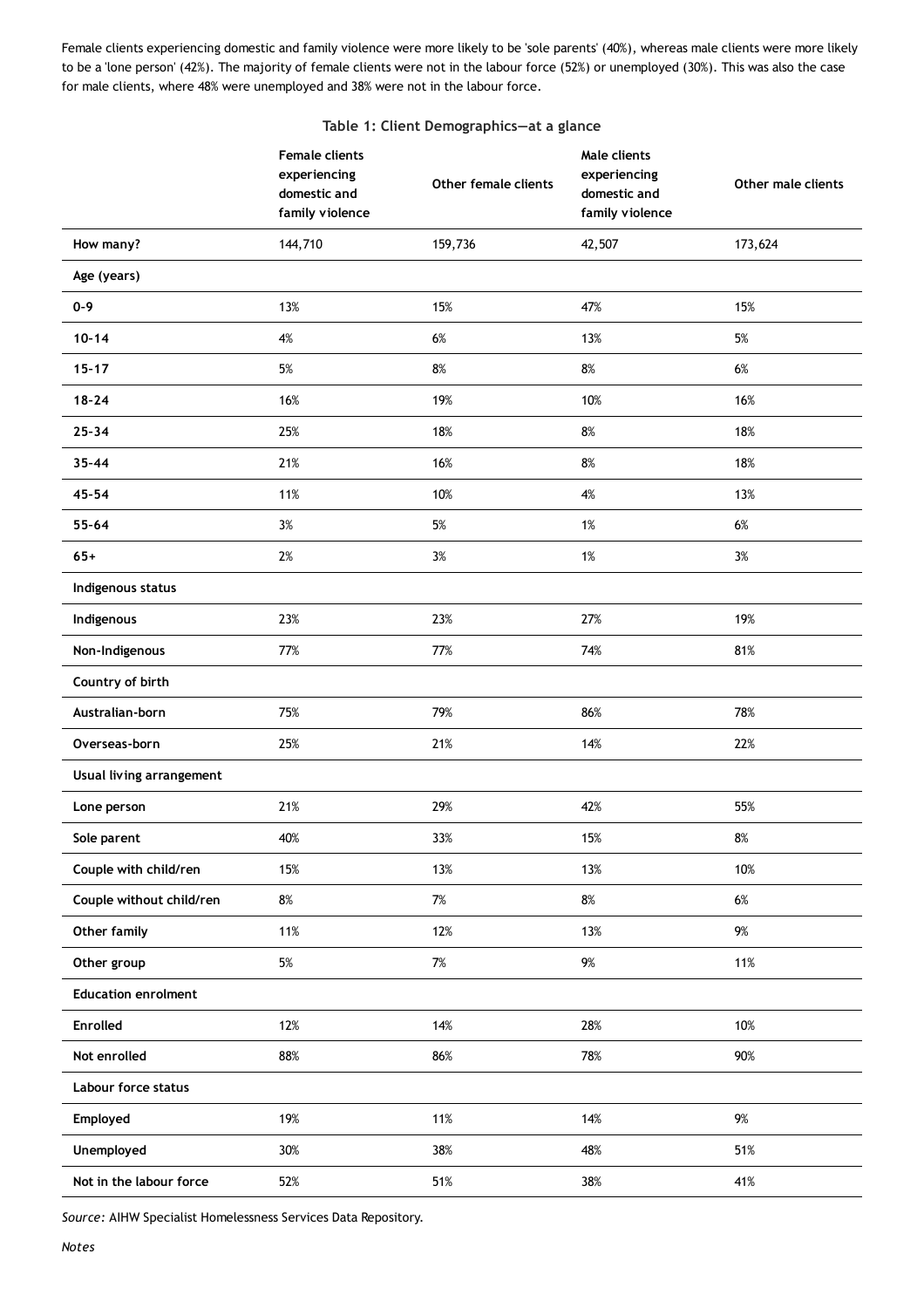- 1. Data are excluded where age, Indigenous status, country of birth, usual living arrangement, educational enrolment or labour force status is unknown or not stated.
- 2. Usual living arrangement, education enrolment and labour force status excludes clients aged less than 15 years.
- 3. Age, country of birth, usual living arrangement, educational enrolment and labour force status is assigned at the client's first presentation to a specialist homelessness agency.
- 4. Percentages may not add to 100 due to rounding.

### **Do these clients have other vulnerabilities? (Client comorbidities)**

Substance misuse and mental health issues have both been identified as pathways into homelessness (Chamberlain and Johnson 2011). Clients who experience family and domestic violence are more likely to experience additional comorbidities than those who have not experienced family and domestic violence.

For those adult clients experiencing domestic and family violence, over the 3 years from July 2011 to June 2014:

- 65% had experienced no additional comorbidities.
- Around 1 in 3 (31%) reported that they had experienced a mental health issue.
- Over 1 in 10 (13%) indicated they had experienced problematic drug or alcohol use.
- Just over 10% indicated that they had experienced both mental health issues and problematic drug or alcohol use.

For those adult clients *not* experiencing domestic and family violence, over the 3 years from July 2011 to June 2014:

- 7 in 10 (70%) experienced no other comorbidities.
- Over one quarter (26%) reported that they had experienced a mental health issue.
- Over 1 in 10 (12%) indicated that they had experienced problematic drug or alcohol use.
- Around 8% indicated that they had experienced issues for both mental health and problematic drug or alcohol use.

## **Indigenous clients**

Aboriginal and Torres Strait Islander people comprise 3% of the Australian population [2]; however, they are over-represented as users of specialised homelessness services for all domestic and family violence clients, with around 1 in 4 (24%) identified as Indigenous. Indigenous domestic and family violence clients were more likely than non-Indigenous clients to be female (74%) and live in a sole parent household (41%). Indigenous clients experiencing domestic and family violence were also more likely to be children than non-Indigenous clients, with 38% being under the age of 15 (compared with 31% for non-Indigenous domestic and family violence clients).

## **Specific client groups of interest**

This analysis examines six key client groups, within the domestic and family violence SHS client population. These include:

- Women with children
- Young women presenting alone (under 15–24 years)
- Indigenous women
- Women from non-English speaking backgrounds (NESB)
- Older women (55+ years) and
- Males.

Of all client groups experiencing domestic and family violence, most were women with children (45,400), followed by young women presenting alone (23,800), and Indigenous women (19,600). Males compromised just over 15,000 clients (Table 2).

## **Table 2: Clients of interest—Demographics—at a glance**

|                          | Women with<br>children | Young women<br>presenting<br>alone<br>$(15-24)$ | Indigenous<br>women | Women from<br><b>NESB</b> | Older women<br>$(55+)$ | Males  |
|--------------------------|------------------------|-------------------------------------------------|---------------------|---------------------------|------------------------|--------|
| How many?                | 45,404                 | 23,805                                          | 19,601              | 17,021                    | 7,126                  | 15,361 |
| Age (years)              |                        |                                                 |                     |                           |                        |        |
| $15 - 24$                | 13%                    | 100%                                            | 33%                 | 15%                       | —                      | 42%    |
| $25 - 54$                | 85%                    |                                                 | 64%                 | 78%                       |                        | 53%    |
| $55+$                    | 2%                     | $\qquad \qquad -$                               | 3%                  | 8%                        | 100%                   | 5%     |
| <b>Indigenous Status</b> |                        |                                                 |                     |                           |                        |        |
| Indigenous               | 18%                    | 25%                                             | 100%                | 1%                        | 12%                    | 20%    |
| Non-Indigenous           | 82%                    | 75%                                             | –                   | 99%                       | 89%                    | 80%    |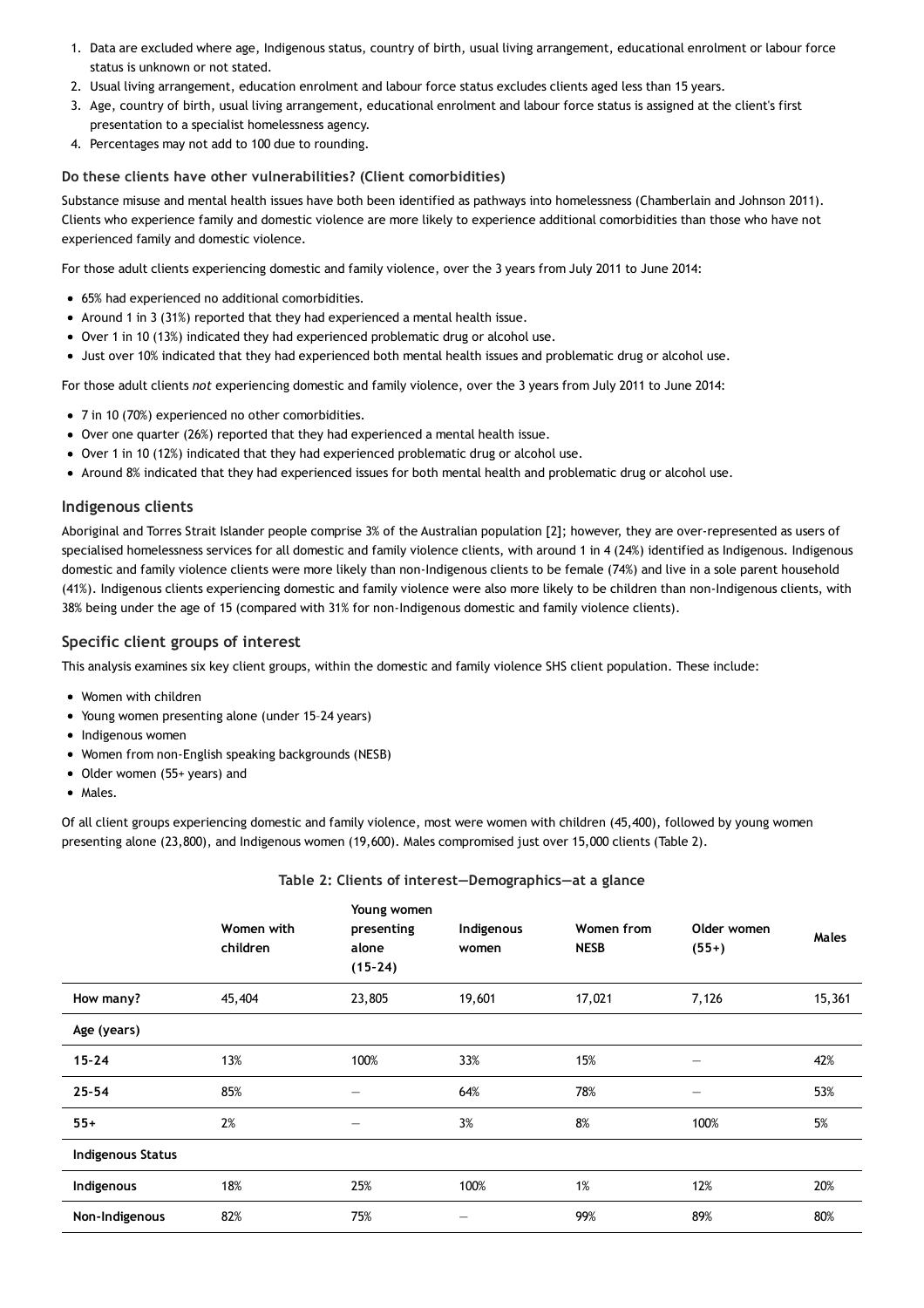### **Country of birth**

| Australian-born             | 70%                      | 81% | 97% | $\overline{\phantom{0}}$ | 58% | 80%   |
|-----------------------------|--------------------------|-----|-----|--------------------------|-----|-------|
| Overseas-born               | 30%                      | 19% | 3%  | 100%                     | 42% | 20%   |
| Living arrangement          |                          |     |     |                          |     |       |
| Lone person                 | —                        | 30% | 21% | 20%                      | 38% | 45%   |
| Sole parent                 | 72%                      | 23% | 37% | 38%                      | 13% | 11%   |
| Couple with<br>child/ren    | 28%                      | 9%  | 13% | 20%                      | 7%  | 13%   |
| Couple without<br>child/ren |                          | 8%  | 7%  | 9%                       | 22% | 8%    |
| Other family                | $\overline{\phantom{0}}$ | 21% | 17% | 8%                       | 16% | 13%   |
| <b>Group family</b>         |                          | 10% | 5%  | 5%                       | 4%  | $9\%$ |
| <b>Education enrolment</b>  |                          |     |     |                          |     |       |
| <b>Enrolled</b>             | 8%                       | 31% | 8%  | 16%                      | 2%  | 18%   |
| Not enrolled                | 92%                      | 69% | 92% | 84%                      | 98% | 82%   |
| Labour force status         |                          |     |     |                          |     |       |
| Employed                    | 20%                      | 13% | 8%  | 23%                      | 17% | 14%   |
| Unemployed                  | 24%                      | 39% | 39% | 27%                      | 19% | 49%   |
| Not in the labour<br>force  | 56%                      | 48% | 54% | 50%                      | 64% | 37%   |

*Notes*

- 1. Data are excluded where age, Indigenous status, country of birth, usual living arrangement, educational enrolment or labour force status is unknown or not stated.
- 2. Age, country of birth, usual living arrangement, educational enrolment and labour force status is assigned at the client's first presentation to a specialist homelessness agency.
- 3. Percentages may not add to 100 due to rounding.
- 4. Groups are not mutually exclusive, clients may belong to more than 1 group.

## **Comorbidities among groups of interest**

Males experiencing domestic and family violence were the most likely to report having a mental health issue (47%) or experiencing substance misuse (35%), compared with other domestic and family violence cohorts.

Older women experiencing domestic and family violence were the least likely to report having a mental health issue (21%) and women from non-English speaking backgrounds were the least likely to be experiencing substance misuse, with only 3% indicating problematic drug or alcohol use.

> **If you are experiencing domestic or family violence or know someone who is, please call 1800RESPECT (1800 737 732) or visit the [1800RESPECT](https://www.1800respect.org.au/) website.**

#### **References**

- 1. ABS (Australian Bureau of Statistics) 2013. Personal Safety Survey 2012. ABS cat no. 4906.0. Canberra: ABS.
- 2. ABS 2014. Australian demographic statistics. ABS cat no. 3101.0. Canberra: ABS.
- 3. Chamberlain C & Johnson G 2011. Pathways into adult homelessness. Journal of Sociology 49:60–77.
- 4. COAG (Council of Australian Governments) 2011. National Plan to Reduce Violence against Women and their Children [2010–2022.](https://www.dss.gov.au/our-responsibilities/women/programs-services/reducing-violence/the-national-plan-to-reduce-violence-against-women-and-their-children-2010-2022) Canberra: COAG. Viewed [20 August 2015].
- 5. Morrison, the Hon. S 2015. Coalition reverses Labor's funding cuts on homelessness with \$230 million commitment prioritising victims of domestic violence. Media release by Minister for Social Services. 23 March. Canberra.
- 6. Southwell J 2002. Family Violence and Homelessness: Removing the perpetrator from the home, Domestic Violence and Incest Resource Centre, Discussion Paper No. 3. Melbourne.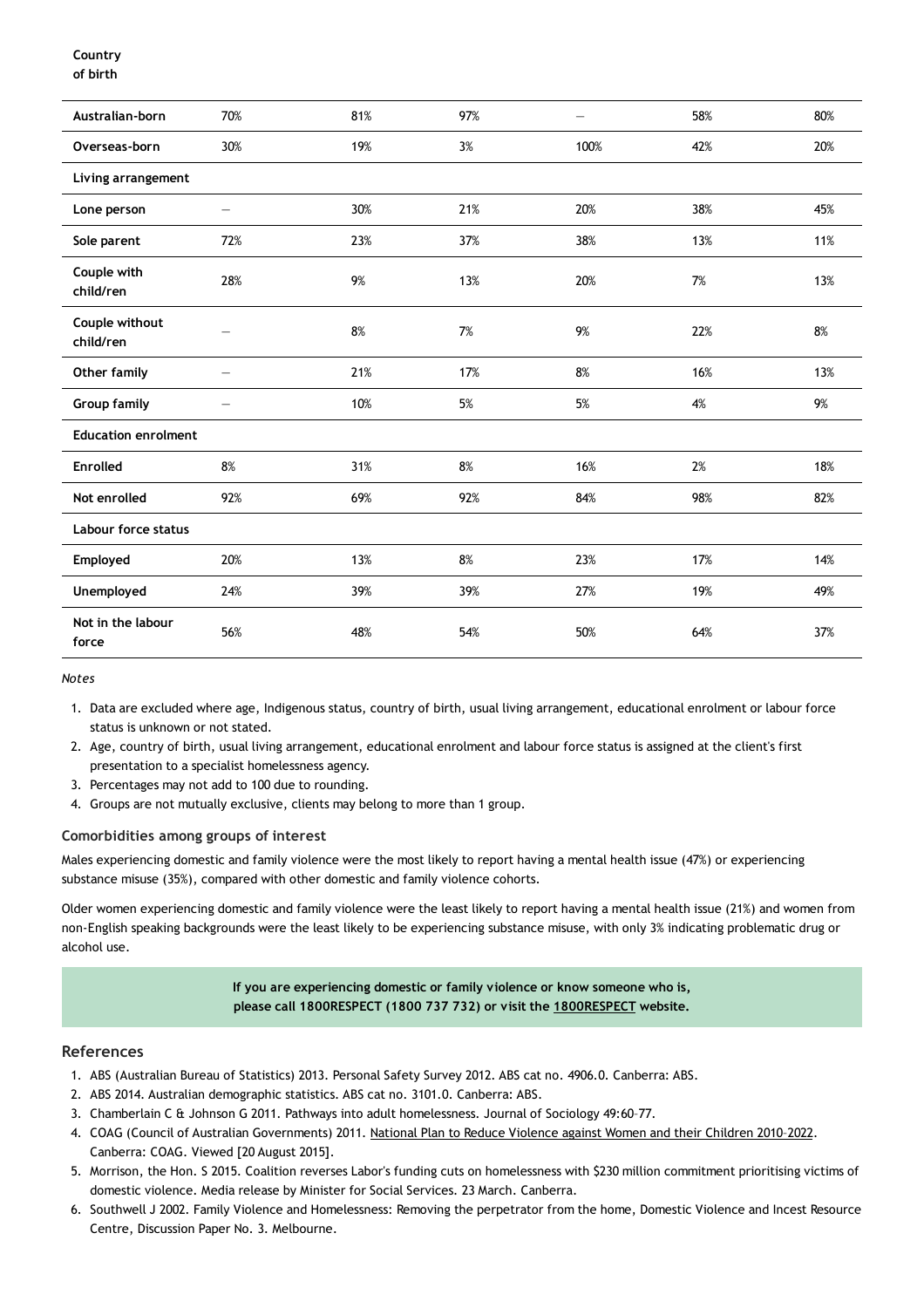Last updated 31/08/2017 v19.0

© Australian Institute of Health and Welfare 2021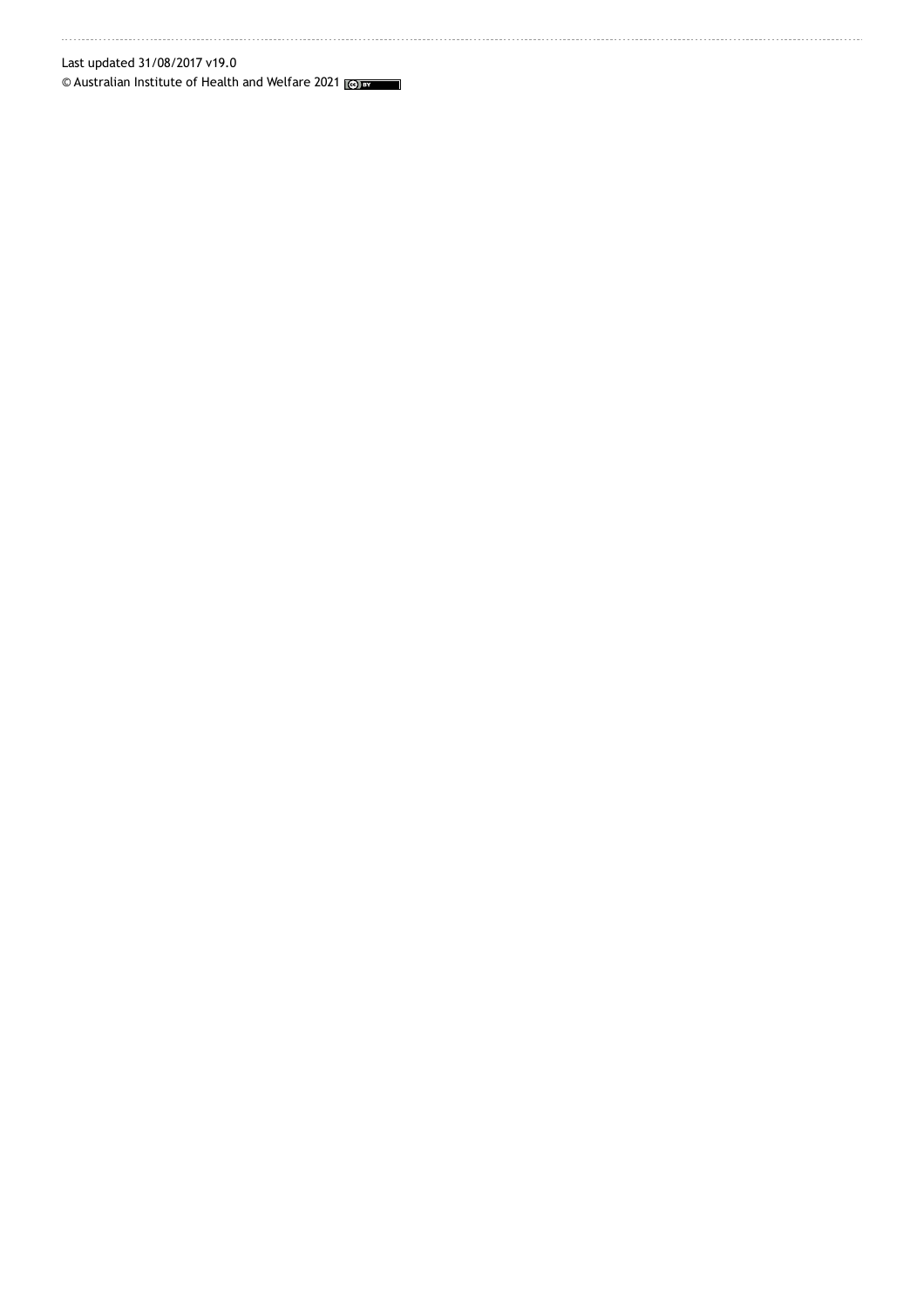

## **What are the reasons clients seek assistance?**

The reasons people seek assistance from specialist homelessness services are many and varied. While family and domestic violence may be a reason for people to seek assistance, it may not be the only reason, nor is it necessarily identified as the main reason.

Whilst the majority of domestic and family violence clients sought assistance for that specific reason from specialist homelessness services, there were often additional reasons that led to them seeking assistance. These vary greatly in terms of the reasons why clients may be homeless or at risk, as well as the level and type of support they require to overcome barriers to stable housing.

Clients may seek support due to a lack of affordable housing options. Others may be experiencing housing crises such as an eviction or other personal circumstances, such as mental health issues or problematic drug and alcohol use making finding and/or retaining housing difficult.

In this analysis, we examine the reasons clients experiencing family and domestic violence, and those who have not, sought assistance from homelessness services.

#### **Key findings**

- Of those clients experiencing domestic and family violence, approximately 60% identified this as the main reason for seeking assistance from specialist homelessness services, followed by 'housing crises' (6%).
- Comparatively, of those clients *not* experiencing domestic and family violence, approximately 1 in 5 identified 'financial difficulties' as the main reason for seeking assistance, followed by 'housing crises' (16%).
- Among domestic and family violence client groups, young women presenting alone, Indigenous women and men were the most likely to identify housing affordability issues as a reason for seeking assistance.

#### **Do reasons for seeking assistance differ?**

The pathways into homeless can be many and diverse, and the reasons clients seek assistance from homelessness agencies can highlight those groups who may be at increased risk of falling into homelessness.

Of those clients who reported experiencing domestic and family violence, approximately 60% identified this as the main reason for seeking assistance from specialist homelessness services. 'Housing crises' was the next highest main reason for seeking assistance (6%), followed by 'relationship/family breakdown' (4%) (Figure 1).

Figure 1: Domestic and family violence clients, by top five main reasons for seeking assistance, 2011-12 to 2013-14 Per cent



*Source:* AIHW Specialist Homelessness Services Data Repository.

The numbers of clients citing a range of financial and housing affordability reasons for seeking assistance is also substantial.

Comparatively, where clients did not report experiencing domestic and family violence, approximately 1 in 5 (19%) identified 'financial difficulties' as the main reason for seeking assistance from specialist homelessness services, followed by 'housing crises' (16%), and 'inadequate/inappropriate dwelling conditions' (12%) (Figure 2).

**Figure 2: Other clients, by top five main reasons for seeking assistance, 2011–12 to 2013–14**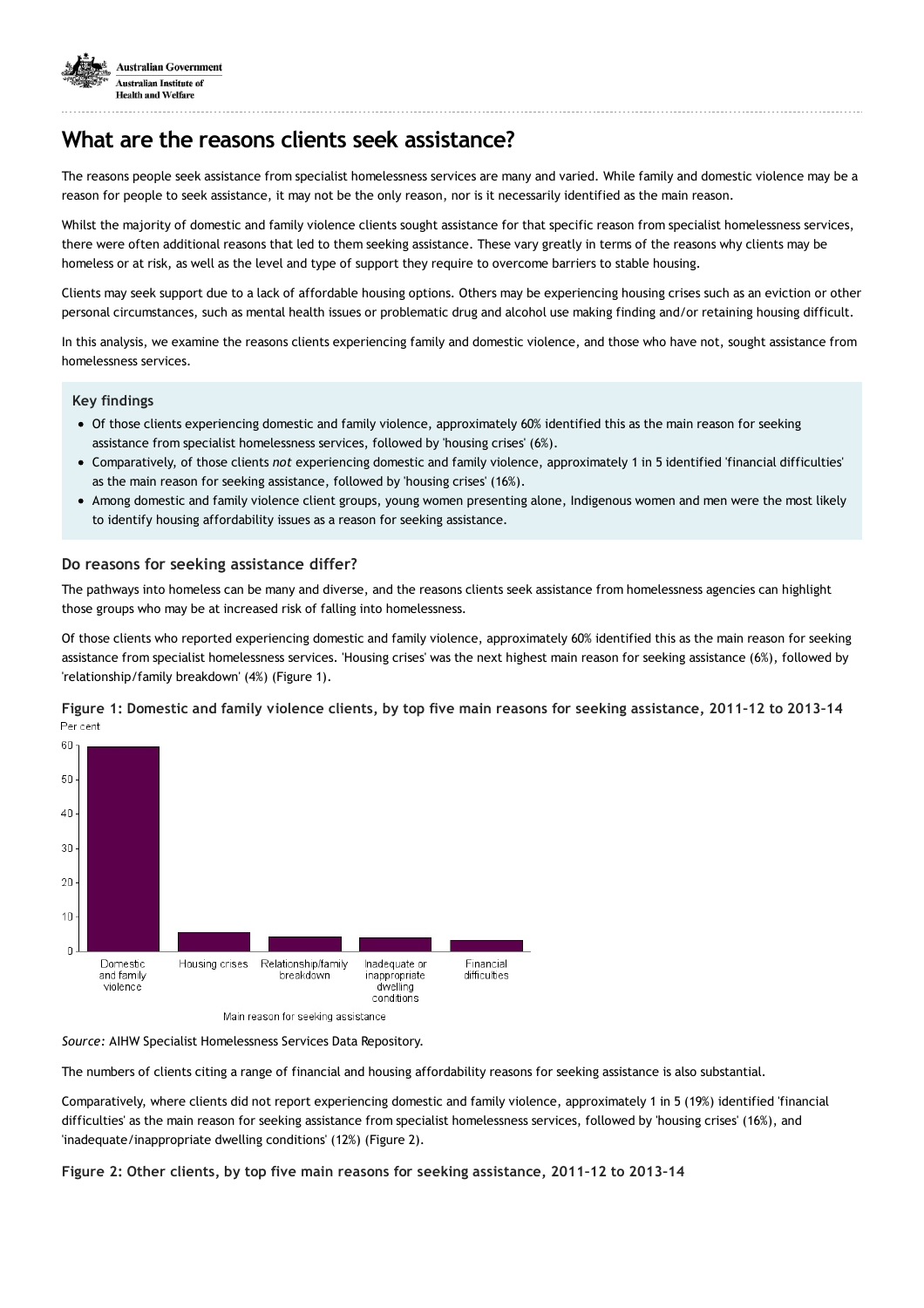

*Source:* AIHW Specialist Homelessness Services Data Repository.

#### **Do reasons for seeking assistance differ across domestic and family violence cohorts?**

Domestic and family violence was the main reason for seeking assistance for the majority of women with children, women from non-English speaking backgrounds and older women. Young women presenting alone, Indigenous women and men were less likely to identify domestic and family violence as their main reason for seeking assistance and more likely than the other domestic and family violence cohorts to indicate housing crisis as their main reason for seeking assistance.

Table 1 illustrates that just over 7 in 10 (72%) women with children, 3 in 4 (76%) women from non-English speaking backgrounds and almost 4 in 5 (78%) older women sought assistance from specialist homelessness services primarily because of domestic and family violence. Around half (54%) of Indigenous women, just under half (49%) of young women presenting alone and only 30% of men identified family and domestic violence as their main reason for seeking assistance.

Housing crises was the next highest reason for seeking assistance among the family and domestic violence cohorts. A housing crisis may occur where a person has been formally evicted from their accommodation, or has been asked to leave their accommodation by house mates or other people they are currently living with. After family and domestic violence, men and young women presenting alone were the most likely to report a housing crisis as their main reason for seeking assistance (14% and 8% respectively). For both these groups, relationship breakdown also factored more strongly as a main reason for seeking assistance (10% and 12% respectively) than for the other groups examined.

When all reasons for seeking assistance are considered, housing crisis features quite strongly across all groups examined as reason for seeking assistance, as does housing affordability. Almost half of men (47%), around one-third of young women presenting alone (35%) and Indigenous women (33%) identified a housing crisis as being a reason for seeking assistance. These 3 groups are also more likely than others to identify housing affordability as a reason for seeking assistance, with just over 1 in 4 men (27%) and just over 1 in 5 (22%) young women presenting alone and Indigenous women indicating this as being an issue.

Seeking assistance for problematic drug and alcohol use was relatively low among the female cohorts; however, 23% of men identified problematic drug use as a reason for seeking assistance and 17% identified problematic alcohol use as a reason for seeking assistance. For problematic drug use, this equated to more than double the proportion of Indigenous women, just under double the proportion of young women presenting alone and almost 6 times the proportion of women with children who sought assistance for this reason. For problematic alcohol use, this was over 3 times the proportion for young women presenting alone and almost 6 times the proportion for women with children.

| <b>Presenting reasons</b>                       | Women with<br>children | Young women<br>presenting alone | Indigenous<br>women | <b>NESB</b><br>women | Older<br>women | Men    |
|-------------------------------------------------|------------------------|---------------------------------|---------------------|----------------------|----------------|--------|
| How many?                                       | 45,404                 | 23,805                          | 19,601              | 17,021               | 7,126          | 15,361 |
| MAIN presenting reason-Domestic<br>violence     | 72%                    | 49%                             | 54%                 | 76%                  | 78%            | 30%    |
| MAIN presenting reason-Housing<br><b>crisis</b> | 6%                     | 8%                              | 7%                  | 4%                   | 3%             | 14%    |
| ALL presenting reasons-Housing<br><b>crisis</b> | 23%                    | 35%                             | 33%                 | 18%                  | 10%            | 47%    |
| ALL presenting reasons-Housing<br>affordability | 18%                    | 22%                             | 22%                 | 14%                  | 7%             | 27%    |

Table 1: Domestic and family violence cohorts, main and all reasons for seeking assistance, 2011-12 to 2013-14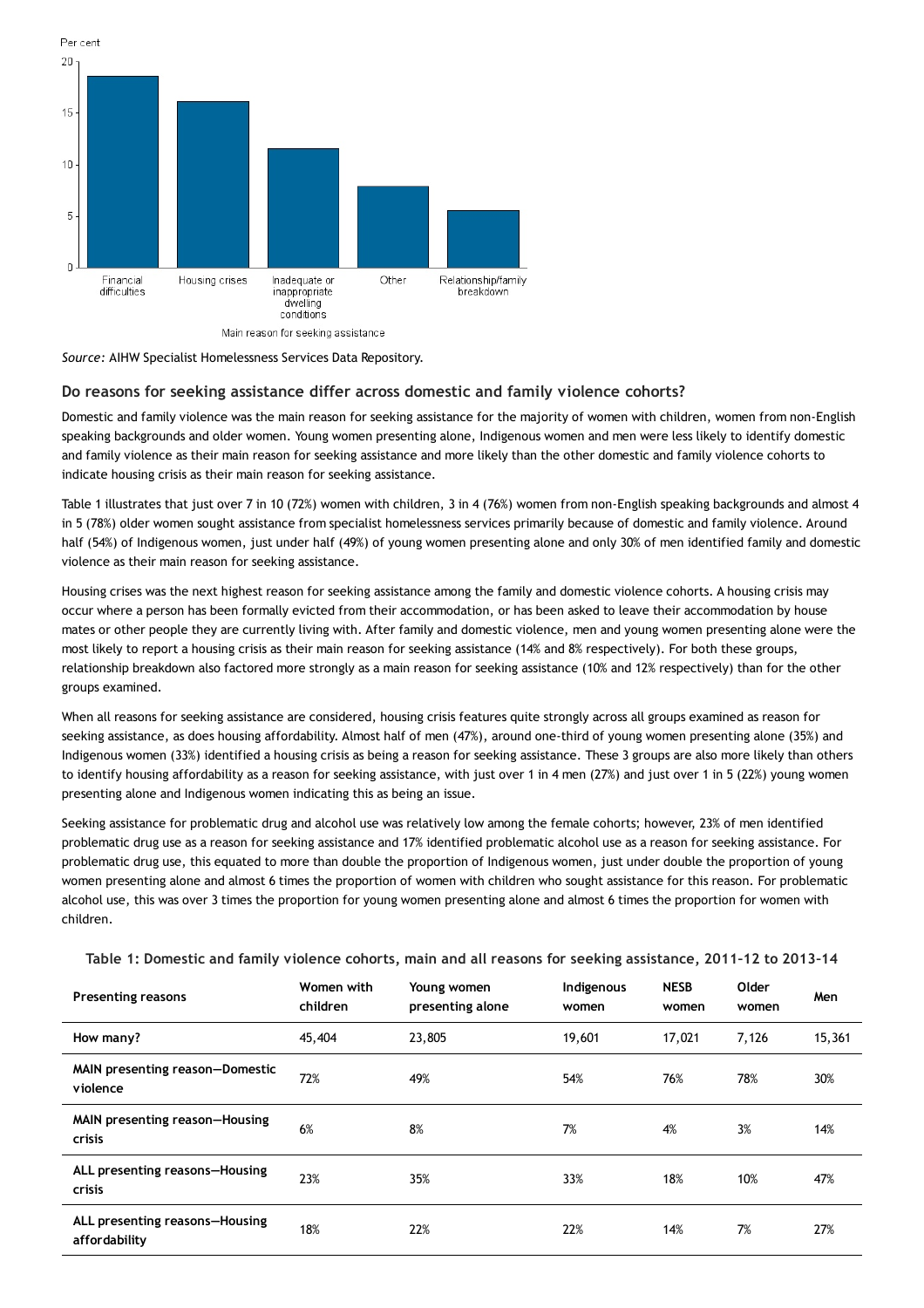| ALL presenting reasons-<br>problematic drug use    | 4%  | 12% | 10% | 1% | 1% | 23% |
|----------------------------------------------------|-----|-----|-----|----|----|-----|
| ALL presenting reasons-<br>problematic alcohol use | 3%  | 5%  | 10% | 1% | 2% | 17% |
| ALL presenting reasons-mental<br>health issues     | 11% | 18% | 15% | 8% | 9% | 30% |

*Note:* Groups are not mutually exclusive, clients may belong to more than 1 group.

*Source:* AIHW Specialist Homelessness Services Data Repository.

### **What does this tell us?**

For those clients that indicated experiencing domestic and family violence on presentation to specialist homelessness services, it is expected that the majority would seek assistance for reasons of domestic and family violence. In comparison, for those clients who did not indicate experiencing domestic and family violence, financial difficulties was the most common main reason for seeking support.

Across all cohorts that indicated experiencing domestic and family violence, older women, women from non-English speaking backgrounds, and women with children were the most likely to indicate domestic and family violence as their main reason for seeking assistance (78%, 76% and 72%, respectively). For those least likely to indicate this as the main reason for seeking assistance, (men and young women presenting alone) there were other primary reasons for these groups to seek help, indicating a higher likelihood of comorbidities being present.

For men and young women presenting alone, housing crises and affordability issues factor strongly as reasons for seeking assistance. These groups are also the most likely to be living without tenure on presentation. This indicates that their housing is precarious and that housing is their primary concern at the time of presentation.

Problematic drug and alcohol use factors strongly as a reason men seek assistance. This is also reflected in the needs identified for men, with one fifth (20%) expressing a need for drug and alcohol services, the highest of all domestic and family violence cohorts and double the proportion of the next highest group, Indigenous women.

To sustain adequate housing tenure, young women presenting alone who have experienced domestic and family violence must rely on a stable family or relationship environment. Relationship and family breakdown was the main reason for seeking assistance from SHS for 1 in 10 young women presenting alone.

> **If you are experiencing domestic or family violence or know someone who is, please call 1800RESPECT (1800 737 732) or visit the [1800RESPECT](https://www.1800respect.org.au/) website.**

Last updated 31/08/2017 v18.0 © Australian Institute of Health and Welfare 2021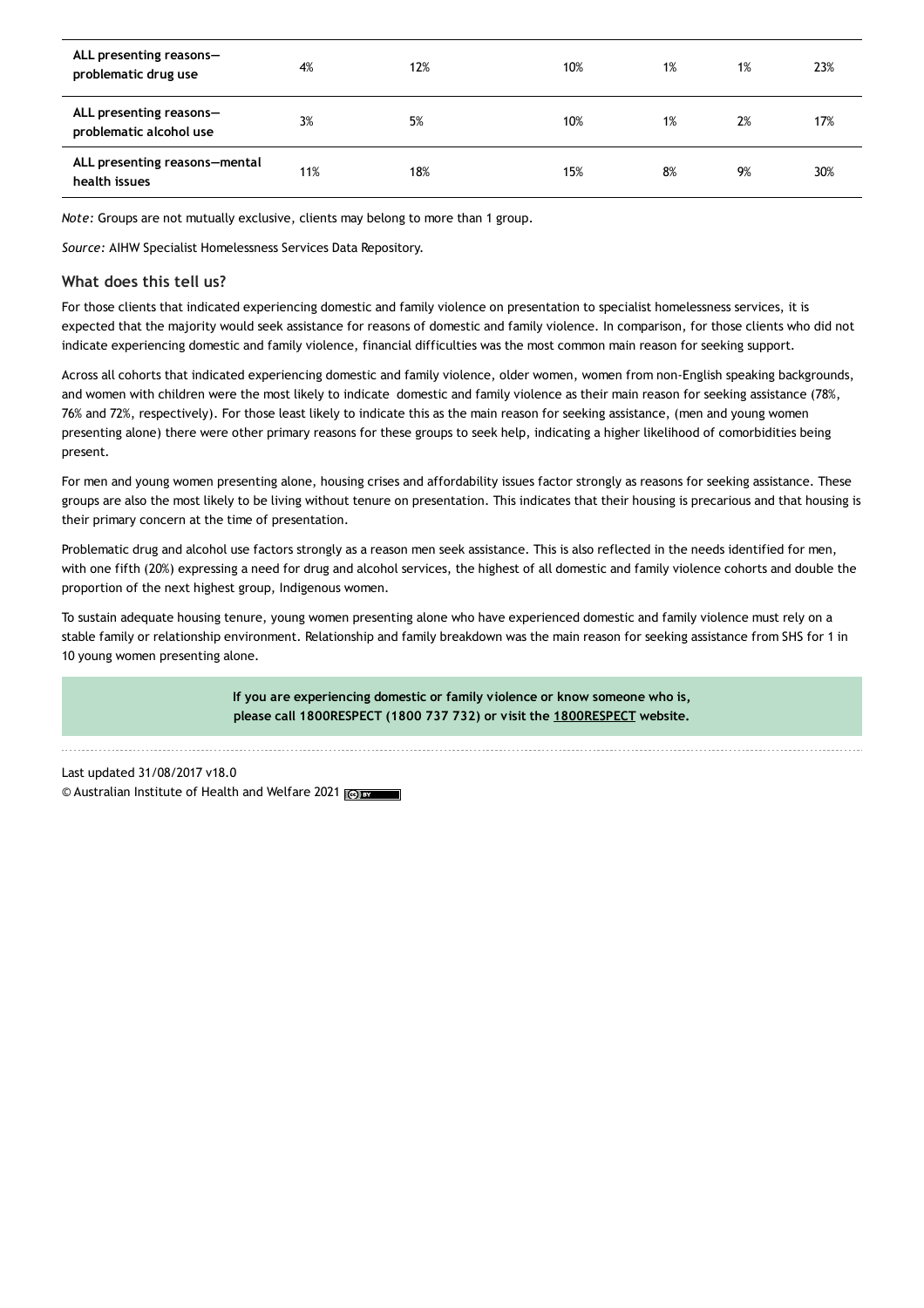

## **Are there patterns of service use?**

Specialist homelessness service agencies provide assistance to many clients experiencing domestic and family violence. Service use varies widely between those clients experiencing domestic and family violence and other clients, as well as between the different cohorts experiencing domestic and family violence.

Those who approach specialist homelessness services for assistance do so for a variety of reasons. While they all share the same basic needs (a lack of suitable housing, or being at risk of losing that housing), their characteristics and circumstances can differ significantly. A 2014 report Housing outcomes for groups vulnerable to homelessness: 1 July 2011 to 31 December 2013 by the Australian Institute of Health and Welfare (AIHW) found that it can take considerable support by agencies to assist a person into stable housing. This can be more difficult when the personal circumstances of the individual are complex. Exiting or preventing homelessness can be very difficult for those experiencing domestic violence, young people leaving home because of family conflict, those suffering from a mental illness, or those who have problematic drug and alcohol use. These complexities can mean that, despite considerable support from specialist homelessness agencies, some clients remain in unstable or inadequate housing.

Those experiencing domestic and family violence may be more likely to cycle in and out of specialist homelessness services due to the difficulty in either staying away or leaving the family home altogether after incidents of violence [2]. This difficulty is often financial in nature, but also relates to established relationships with family, friends and the community. Another factor resulting in a client returning to the family home may be that stays in refuges or emergency accommodation are often short and unlikely to result in longer term housing solutions, nor increased financial independence. Clients experiencing domestic and family violence would therefore be likely to be repeat service users. This analysis seeks to examine whether this is indeed the case. The use of three years of data provides an opportunity to more reliably identify those who are likely to be experiencing persistent and recurring homelessness, compared to a single year or snapshot analysis. This is important from a policy perspective, as entrenched homelessness requires a different policy response to temporary homelessness.

Agencies report data on the duration of support periods, or episodes of assistance provided to clients. Many clients had multiple support periods during the period July 2011 to June 2014. As the process of assisting some clients into stable housing may take considerable time and intensive caseworker support, the duration (in days) of this support provides a general indication of this effort. For this analysis, service use includes the number of client support periods, the total days of support received, and, where accommodated, nights of accommodation provided. Information on how support days and nights of accommodation are calculated can be found in the glossary.

#### **Key findings**

- On average, domestic and family violence clients received more days of support than other SHS clients (136 days compared with 92 days of support, respectively).
- Almost 1 in 4 domestic and family violence clients recorded more than 300 days of support between first and last support periods, compared with almost 1 in 5 of other clients. This indicates that the complexity of domestic and family violence situations requires support spanning longer periods of time, on average.
- Domestic and family violence clients recorded more periods of support on average than other clients. Almost twice the proportion of domestic and family violence clients received 4 or more support periods compared with other clients.
- Indigenous women experiencing domestic and family violence accessed specialist homelessness services over the longest time period, with almost 40% receiving support services spanning more than 300 days.

## **How does service use pattern vary by domestic and family violence status?**

Specialist homelessness services provided 428,400 support periods, totalling over 24 million days of support and over 9 million nights of accommodation to clients experiencing domestic and family violence from 2011-12 to 2013-14.

On average, domestic and family violence clients required a greater amount of support than non-domestic and family violence clients over the three years to 2013-14. Domestic and family violence clients received an average of 2.4 support periods, 136 days of support and 111 nights of accommodation from 2011-12 to 2013-14 (Table 1). In contrast, other clients required an average of 1.9 support periods, 92 days of support and 105 nights of accommodation over the three years to 2013-14.

**Table 1: Service use, by domestic and family violence client type, various characteristics, 2011–12 to 2013–14**

| Service use characteristic | Domestic and family violence clients | Other clients |
|----------------------------|--------------------------------------|---------------|
| Support periods            |                                      |               |
| <b>Number</b>              | 428,000                              | 585,000       |
| Average per client         | 2.4                                  | 1.9           |
| Dave of cunnort            |                                      |               |

**Days of support**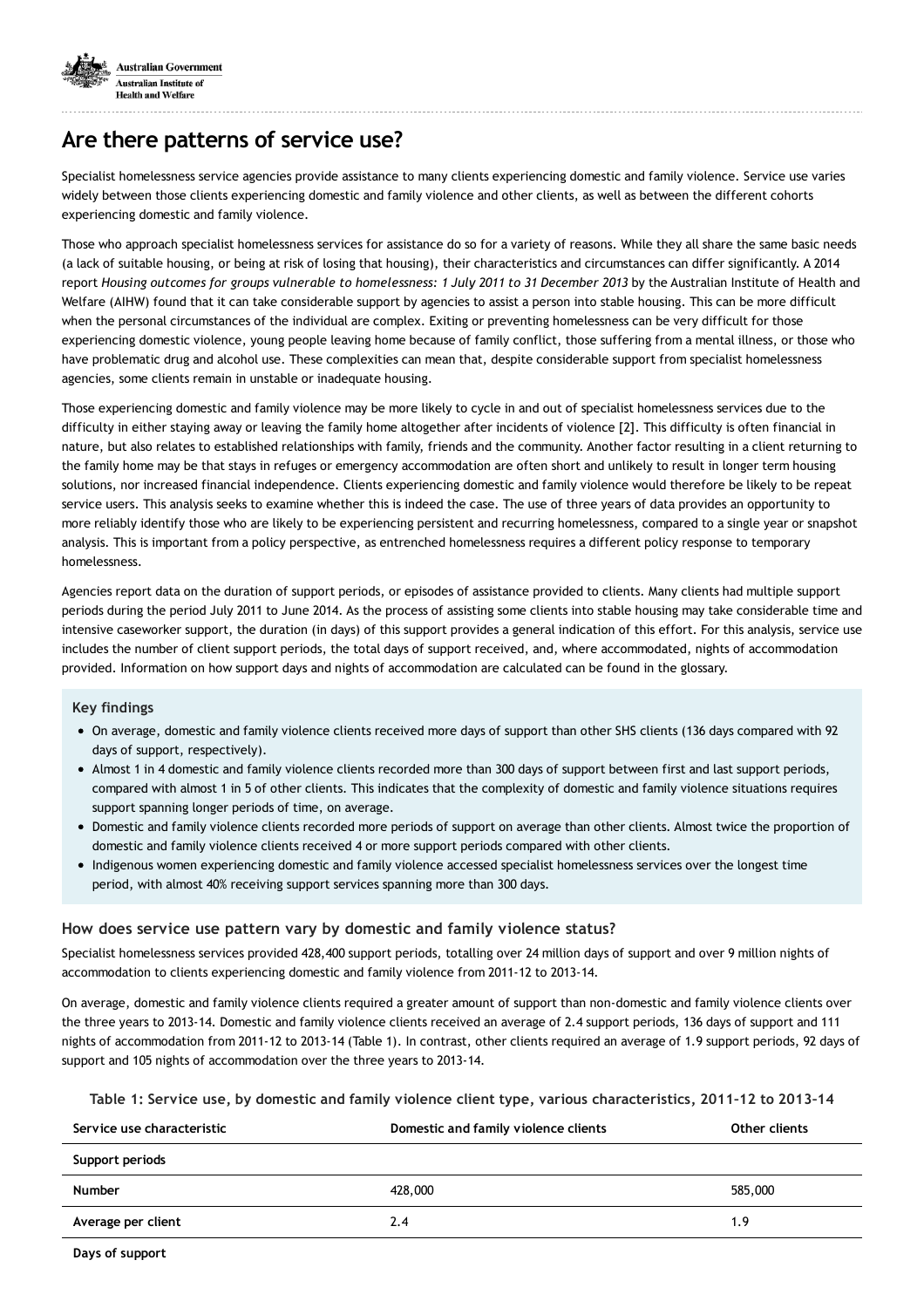| <b>Number</b>                   | 24, 251, 000 | 28,830,000 |
|---------------------------------|--------------|------------|
| Average per client              | 136          | 92         |
| Median per client               | 46           | 27         |
| Nights of accommodation         |              |            |
| <b>Number</b>                   | 9,286,000    | 10,424,000 |
| Average per client accommodated | 111          | 105        |
| Median per client accommodated  | 39           | 36         |

*Source:* AIHW Specialist Homelessness Services Data Repository.

*Note:* 47% of family and domestic violence clients were accommodated over the collection period, compared with 32% of other SHS clients.

Additionally, domestic and family violence clients were more likely than other clients to receive more than 1 support period (47% compared with 34%) over the three years (Table 2). The disparity is clearest when examining clients who required 4 or more support periods over the 3 year collection period, with almost twice the proportion of domestic and family violence clients receiving 4 or more support periods compared with other clients (17% for domestic violence clients and 9% for other clients).

Table 2: Service use, by domestic and family violence client type, number of support periods, 2011-12 to 2013-14 **(per cent)**

| Number of support periods | Domestic and family violence clients (%) | Other clients (%) |
|---------------------------|------------------------------------------|-------------------|
|                           | 53                                       | 66                |
|                           | 20                                       | 18                |
|                           | 10                                       |                   |
| 4+                        | 17                                       | a                 |

*Source:* AIHW Specialist Homelessness Services Data Repository.

## **What is the span of service use?**

Over the period 2011-12 to 2013-14, domestic and family violence and other clients who did not have an open support period at the end of the three years were examined to determine how many days were reported between the start of their first and the end of their last support period/s. As such, this analysis examines the total time that clients who at any point indicated domestic and family violence issues, were in need of services. This provides an indication of the persistence of housing issues for these clients. For many it may also indicate ongoing violence; however, the Specialist Homelessness Services Collection (SHSC) does not have a measure of repeat incidents of violence.

When comparing domestic and family violence clients to those who did not indicate experiencing domestic and family violence, there is no significant difference in the span of service use, ranging between 26 and 300 days between first and last support periods. That is, both client groups have people with long term persisting homelessness issues.

However, the proportion of clients who reported between 0 and 25 days between first and last support periods was higher for those clients who did not indicate experiencing domestic and family violence (44%), compared with domestic and family violence clients (37%). Conversely, clients who reported greater than 300 days between first and last support periods were more likely to be domestic and family violence clients (24%), than other clients (17%) (Figure 1). Among the reasons for this would be lack of appropriate housing alternatives, ongoing complex issues surrounding clients affected by domestic and family violence, requiring support over longer periods of time, and potentially, ongoing issues with violence.

Overall, it is evident that finding satisfactory housing outcomes is not easy for many domestic and family violence clients; 43% of these clients were still being supported, or had sought further assistance, more than 100 days after first seeking assistance in the period (compared with 34% of other clients).

Indigenous women appear to access specialist homelessness services over a greater span of time than other domestic and family violence clients. Almost 2 in 5 Indigenous women (38%) accessed services over greater than 300 days, compared with 24% of clients overall. This may indicate that Indigenous women are not getting all their needs around housing stability addressed or were supported over an extended time period in an attempt to do so. Older women, on the other hand, were the least likely of all other domestic and family violence cohorts to persist in service use over long periods of time, with only 13% supported over greater than 300 days after their first support period. Almost two-thirds of these older women presenting to services were living in private rental or social housing, and they had the lowest level of need identified for drug and alcohol services, potentially indicating higher levels of housing stability and a lower need for support over an extended period.

Figure 1: Number of days between first day of first support period and last day of last support period, by domestic **and family violence client status, 2011-12 to 2013-14**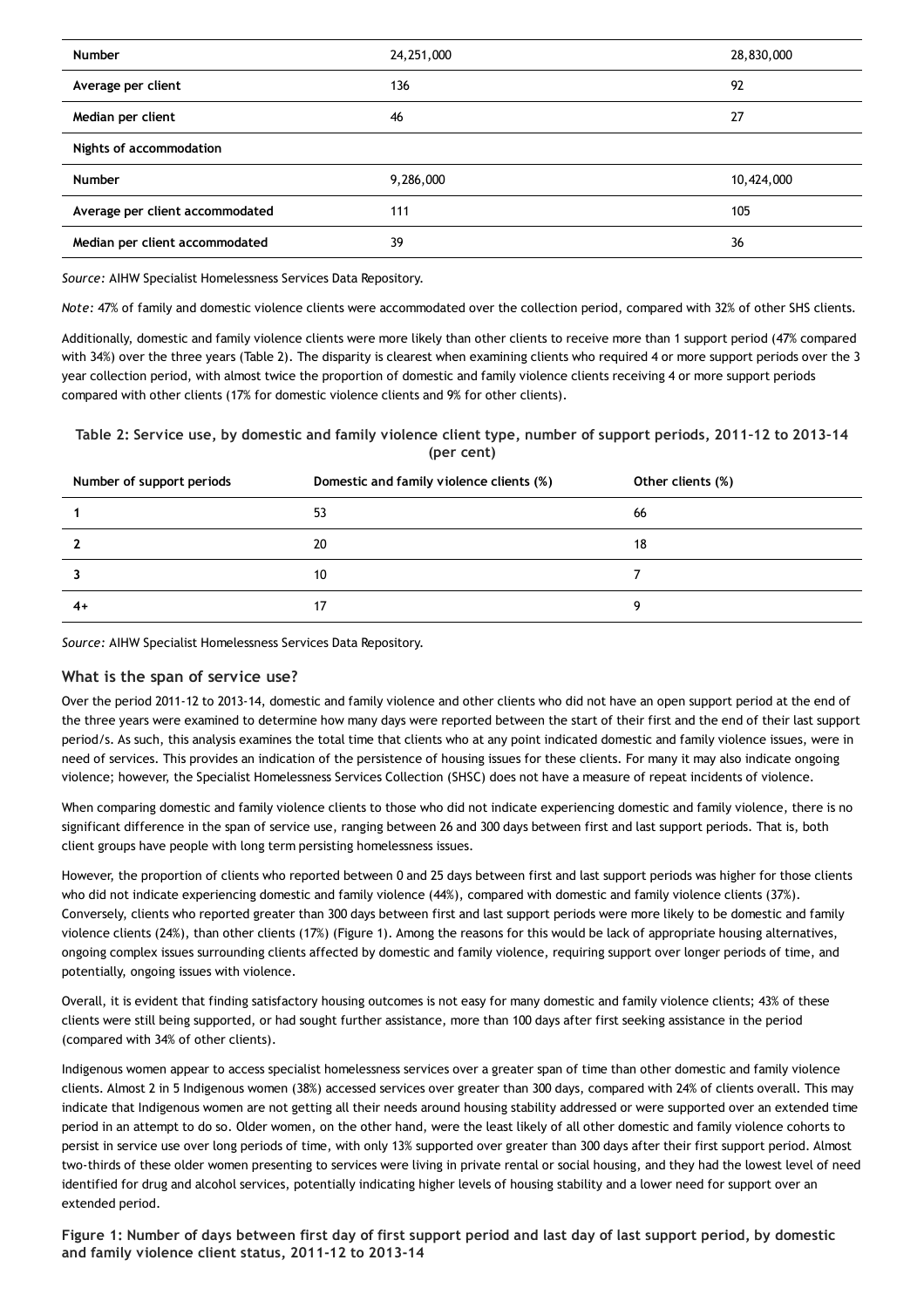

Days between first and last support period

*Source:* AIHW Specialist Homelessness Services Data Repository.

#### **Do some domestic and family violence clients need more support than others?**

There were three groups of clients within the domestic and family violence population who required a higher number of support periods and days of support, on average, than the overall domestic and family violence group. They were:

- Indigenous women (3.4 support periods and 170 days of support)
- Males (3.3 support periods and 167 days of support) and
- Young women presenting alone (3.0 support periods and 173 days of support).

The relatively high average number of support periods for Indigenous women is greater also than for non-Indigenous women seeking assistance for domestic violence, who over the three years to 2013-14, had an average of 3.4 support periods per client (Table 3).

Despite requiring the greatest average number of support periods, Indigenous women experiencing domestic and family violence who needed accommodation received the lowest average number of accommodation nights (77 nights) of all the domestic and family violence cohorts. This trend is also reflected in the services requested by Indigenous women, with just over 7 out of 10 (72%) requesting short term accommodation. Non-Indigenous women were less likely to request short term accommodation, with just over 4 in 10 (41%) identifying this as a need.

Women from non-English speaking backgrounds, young women presenting alone and males received the highest average number of nights of accommodation out of the overall domestic and family violence population (149 nights, 129 nights and 122 nights, respectively). This correlates with what we know about the precarious housing circumstances of young women presenting alone and men upon presentation, with both these groups more likely to be couch surfing (see Housing [outcomes](https://www.aihw.gov.au/reports/domestic-violence/domestic-family-violence-homelessness-2011-12-to-2013-14/contents/are-housing-outcomes-for-domestic-and-family-violence-clients-improved-over-the-long-term) for further information).

Older women received fewer support periods (1.8) and days of support (73), on average, from specialist homelessness services than any other cohort experiencing domestic and family violence.

| Service use<br>characteristic      | Women with<br>children | Young women<br>presenting alone | Indigenous<br>women | <b>NESB</b><br>women | Older<br>women | Males     |
|------------------------------------|------------------------|---------------------------------|---------------------|----------------------|----------------|-----------|
| Support periods                    |                        |                                 |                     |                      |                |           |
| <b>Number</b>                      | 107,000                | 69,000                          | 63,000              | 37,000               | 12,000         | 48,000    |
| Average per client                 | 2.5                    | 3.0                             | 3.4                 | 2.3                  | 1.8            | 3.3       |
| Median per client                  | 2                      | 2                               | 2                   | 1                    | 1              | 2         |
| Days of support                    |                        |                                 |                     |                      |                |           |
| <b>Number</b>                      | 5,995,000              | 3,928,000                       | 3,176,000           | 2,402,000            | 496,000        | 2,437,000 |
| Average per client                 | 139                    | 173                             | 170                 | 149                  | 73             | 167       |
| Median per client                  | 49                     | 59                              | 64                  | 55                   | 13             | 71        |
| Nights of accommodation            |                        |                                 |                     |                      |                |           |
| <b>Number</b>                      | 1,871,000              | 1,362,000                       | 983,000             | 977,000              | 114,000        | 967,000   |
| Average per client<br>accommodated | 114                    | 129                             | 77                  | 149                  | 92             | 122       |
| Median per client<br>accommodated  | 41                     | 48                              | 18                  | 62                   | 22             | 51        |

**Table 3: Service use, by domestic and family violence cohorts, various characteristics, 2011–12 to 2013–14**

*Source:* AIHW Specialist Homelessness Services Data Repository.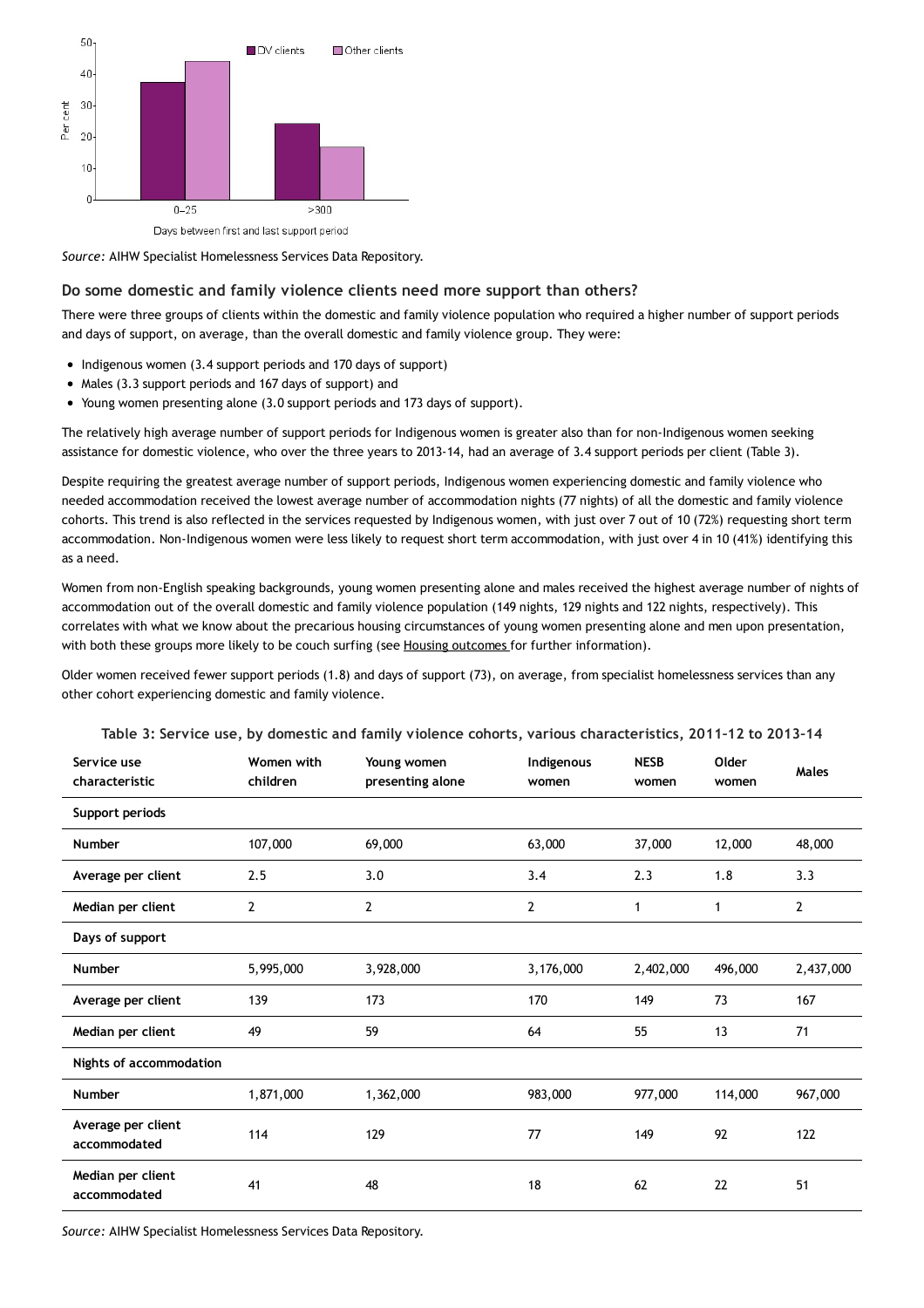*Note:* Groups are not mutually exclusive, clients may belong to more than 1 group.

## **What does this tell us?**

This analysis suggests that individuals experiencing domestic and family violence require more support from specialist homelessness services than other clients, and there is evidence to suggest that they cycle in and out of homelessness services at a higher rate than other clients. Domestic and family violence clients received, on average, a higher number of support periods, days of support and nights of accommodation than other SHS clients. Domestic and family violence clients were also almost twice as likely to receive 4 or more support periods from 2011-12 to 2013-14 than other clients (17% compared with 9%). Spinney [2] suggests that there are many possible reasons for the repeat use of homelessness services by these clients, including:

- community attitudes, particularly for those who are Indigenous and those that live in rural/remote areas
- lack of availability of longer term accommodation services
- returning to remorseful spouse after a violent incident
- the presence of comorbidities such as mental health and substance use issues
- violent partners ignoring police or court orders to leave the family home, making refuge accommodation the only safe option
- the often short term nature of accommodation, not allowing enough time for the client to gain financial independence for themselves and their children.

While it appears that domestic and family violence can lead to precarious housing situations and therefore higher specialist homelessness service use, there are groups within the domestic and family violence population that are particularly impacted. Across all groups examined in the family and domestic violence cohort, Indigenous women, young women presenting alone and men were the most likely to be repeat service users. These groups appear to have more difficulty accessing stable housing, despite support from specialist homelessness agencies.

Indigenous women received 3.4 support periods, on average, over the three year reporting period. These results support research that suggests Indigenous women may be more likely to return to the family home potentially using homelessness services as respite from an abusive partner (Tually, Faulkner, Cutler & Slatter 2008). A lack of available culturally appropriate services in remote locations may also be a contributing factor. Additionally, Indigenous women were the least likely of all domestic and family violence groups examined to be employed, with only 8% reporting having any form of employment, indicating a lack of financial resources available to access long term, stable housing.

On average, young women presenting alone accessed 3.0 support periods per client from 2011-12 and 2013-14. The higher rates of service use amongst these clients may be indicative of young women having less established financial resources and the priorities of specialist homelessness services to find longer-term solutions where children are involved. These young women were also more likely than other groups to be couch surfing when they first accessed services, indicating a precarious housing situation.

A male's experience of domestic and family violence and homelessness is likely to be different from a woman's experience. While women are most likely to be the victims of domestic violence [1], and this is often carried out by their male partners, it is important to note that there are several different types of violence that may occur. For example, children may be violent toward parents or siblings and same sex couples may also experience violence in the home. As current perpetrators of domestic and family violence who may be receiving assistance from a homelessness agency are not identifiable in the data, we are not inferring whether the men examined here are a victim or perpetrator, but rather examining the circumstances under which they seek help. Males experiencing domestic and family violence received 3.4 support periods, on average, over the three years to 2013-14. This may be a reflection of the additional comorbidities present in this population, with males reporting the highest rates of both mental health issues and substance use issues out of all of the domestic and family violence cohorts (47% and 35% of males, respectively). These additional comorbidities can make accessing and maintaining stable housing difficult. In addition, services targeted at single men may be more likely to prioritise men that are sleeping rough or who have complex needs over those that leave accommodation following an abusive episode.

Young women presenting alone, Indigenous women and males were also more likely than the other domestic and family violence groups examined to be living with no tenure at the end of the 3 years examined. Males and Indigenous women were also more likely than other domestic and family violence clients to be living without shelter or sleeping rough. See Are housing outcomes for domestic and family violence clients improved over the long term? for further [information.](https://www.aihw.gov.au/reports/domestic-violence/domestic-family-violence-homelessness-2011-12-to-2013-14/contents/are-housing-outcomes-for-domestic-and-family-violence-clients-improved-over-the-long-term)

Additionally, when data on unmet requests for services are interrogated, young women alone and males have the most unmet requests for services out of the domestic and family violence cohorts examined. Young women presenting alone were the least likely of all domestic violence cohorts to have requests for 'long term accommodation', 'assistance to sustain housing tenure', 'mental health services' and 'drug/alcohol services' provided by specialist homelessness services. Similarly, males were the least likely to have requests for 'family services', 'disability services' and 'domestic violence services' met. Young women presenting alone and men were equally least likely to be provided with 'short term accommodation' or 'legal/financial services', with 16% of all requests for 'short term accommodation' not met and 18% of requests for ['legal/financial](https://www.aihw.gov.au/reports/domestic-violence/domestic-family-violence-homelessness-2011-12-to-2013-14/contents/what-services-do-clients-need-and-what-are-they-not-receiving) services' neither provided nor referred. For further information, see What services do domestic and family violence clients need and what are they not receiving?. Combined, these data indicate that young women presenting alone and men are the most overlooked when it comes to service provision. This could be a result of more 'in need' groups, such as women with children and older women, receiving priority to obtain these services.

Older women were the least likely to be repeat service users across all of the groups examined in the domestic and family violence cohort, with an average of 1.8 support periods and 73 days of support over the three years to 2013-14. In contrast to the males in this study, older women were the least likely of all the domestic and family violence cohorts examined to report a mental health issue (21%) and a very close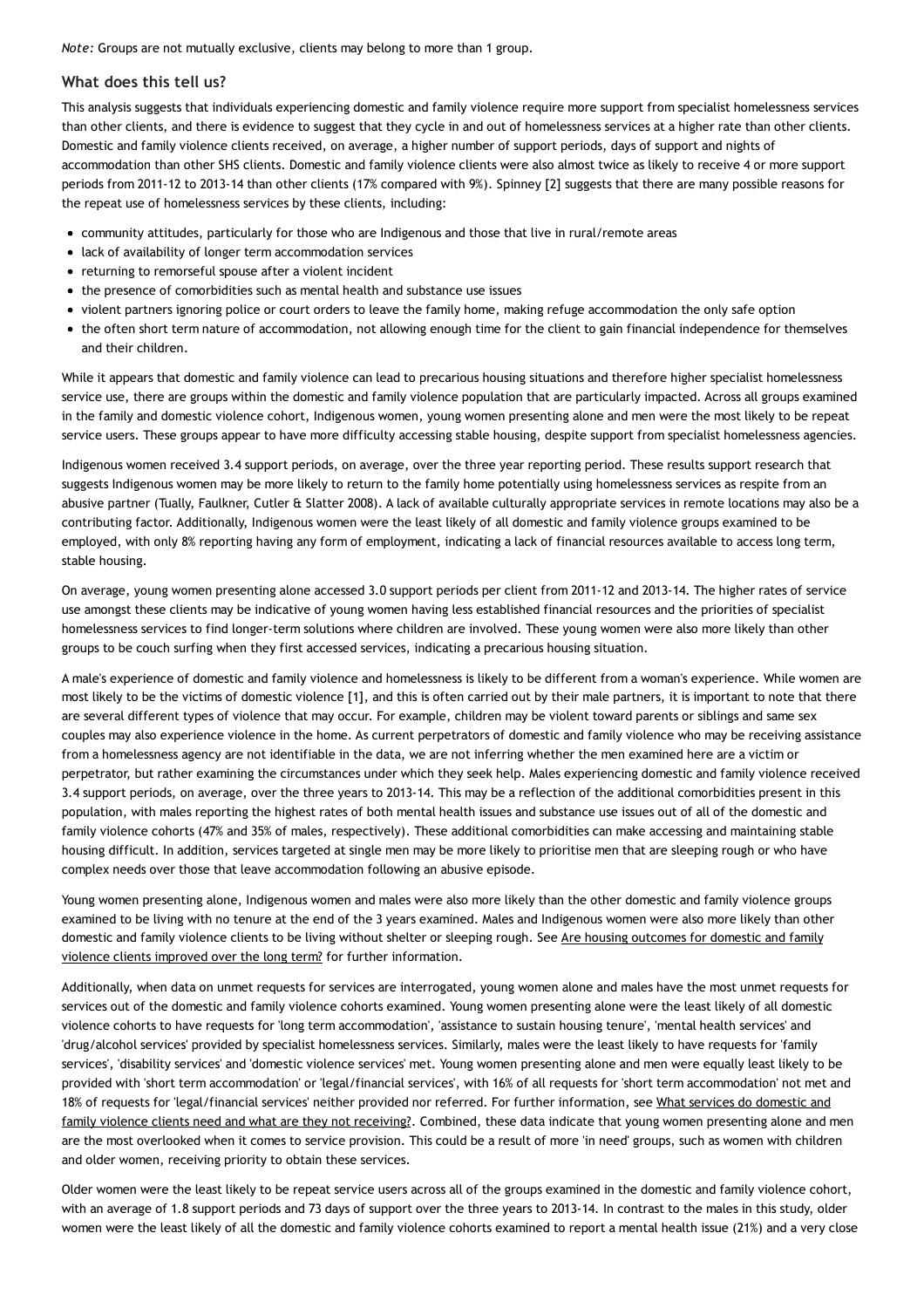second to being the least likely to report substance use issues (4%) of all domestic and family violence cohorts. Only women from a non-English speaking background were less likely to report an issue with substance abuse (3%). These lower rates of comorbidities may indicate better prospects of maintaining housing, and therefore requiring fewer repeat support periods.

When examining persistence of service use over the 3 years examined, more than half of domestic and family violence clients appeared to have their issues resolved within 100 days (57%, or around 90,000). However, a further 1 in 4 clients (24%) accessed services for longer than 300 days, a higher proportion than those who did not indicate experiencing domestic and family violence (17%). This seems to suggest that the complexity of domestic and family violence situations require support spanning longer periods of time. Repeat episodes of domestic and family violence may also be driving this trend.

Of the cohorts examined within the overall domestic and family violence population, Indigenous women were the most persistent in their service use, with almost 40% receiving support services spanning greater than 300 days during the 3 years examined. This suggests that for groups with lower levels of housing stability on presentation, a greater number of support periods and high levels of need for short term and emergency accommodation, as well as an increased level of service persistence, is observed. The data in this area present an exciting opportunity for further research.

> **If you are experiencing domestic or family violence or know someone who is, please call 1800RESPECT (1800 737 732) or visit the [1800RESPECT](https://www.1800respect.org.au/) website.**

#### **References**

- 1. ABS (Australian Bureau of Statistics) 2015. Recorded Crime Victims, Australia, 2014. ABS cat no. 4510.0. Canberra: ABS.
- 2. Spinney A 2012. Reducing the need for women and children to make repeated use of refuge and other crisis accommodation. Swinburne Institute for Social Research, Melbourne.
- 3. Tually S, Faulkner D, Cutler C, & Slatter M 2008. Women, domestic and family violence and homelessness: a synthesis report. Flinders Institute for Housing, Urban and Regional Research, Adelaide.

Last updated 31/08/2017 v19.0 © Australian Institute of Health and Welfare 2021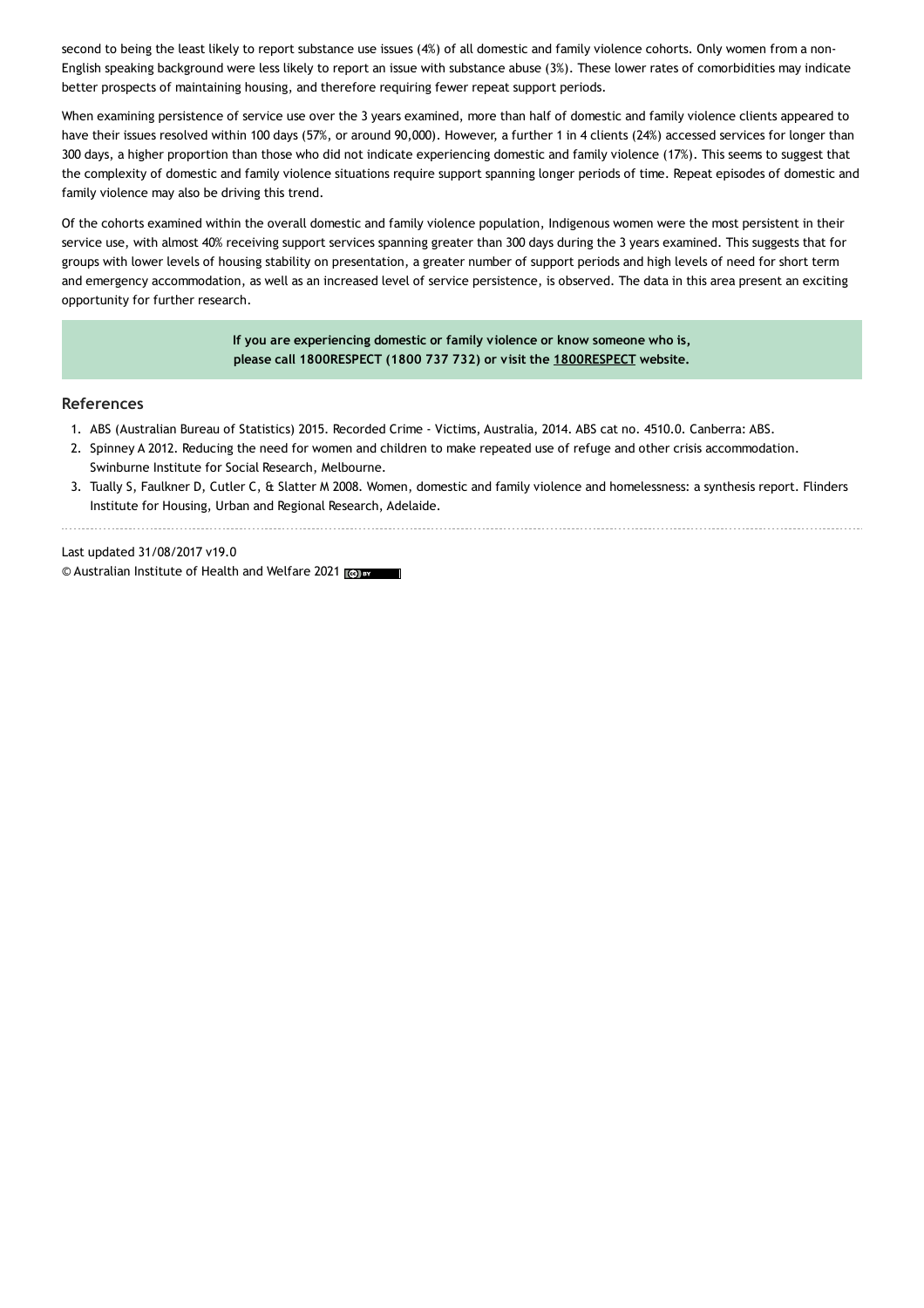

# **What services do clients need and what are they not receiving?**

People experiencing domestic and family violence often require a wide range of support, and homelessness service agencies strive to provide these clients with the specialist services they require. These can range from accommodation provision, such as a bed in a shelter, to specialised facilities, such as domestic violence refuges. These services can either be provided by the presenting agency, or the client may be referred to another service agency. In some cases, services may not be provided or referred, and the client's needs goes unmet. This may be due to a lack of available resources, or an absence of support for specialised needs.

### **Key findings**

- Family and domestic violence clients were more likely than other clients to request accommodation services. Where short term accommodation was requested, family and domestic violence clients were more likely to have that request met than other clients (82% compared with 61%).
- One of the greatest difficulties homelessness services face is
- finding long term housing solutions for clients. Over 90% of requests
- by domestic and family violence clients for long term accommodation
- were unable to be met when first requested.
- Men were the most likely among all cohorts experiencing domestic and family violence to request services to address problematic drug or alcohol use (20%). This is double the proportion of the next most likely group, Indigenous women (10%).
- Young women presenting alone were the least likely of all domestic and family violence clients to have requests met for short term accommodation (73%).

## **Do services needed, provided, and not provided or referred, differ across groups?**

'General services' was the most identified need among clients who reported experiencing domestic and family violence to specialist homelessness services between 2011-12 and 2013-14, with almost all (95%) clients requesting this kind of assistance. 'General services' encompasses a wide range of services and may include family/relationship assistance, assistance for incest/sexual assault, legal information, and child care. For a full list of services that fall under 'general services', see the glossary. Almost all clients who requested general services were provided with them (over 99%).

Family and domestic violence clients were more likely than those not experiencing family and domestic violence to request accommodation services (Table 1). Where short term accommodation was requested, family and domestic violence clients were more likely to have that request met than other clients. Only 11% of requests for short term accommodation for those experiencing family and domestic violence were not met, compared with 26% for those not. This reflects the priority given to housing those fleeing from violence.

However, only 9% of clients who requested long term accommodation between 2011-12 and 2013-14 received it, with 48% of requesters referred to another agency, and 43% neither receiving a service nor being referred to another agency for this service.

Among clients who did not report experiencing domestic and family violence, 'general services' was also the most identified, by 9 in 10 clients between 2011-12 and 2013-14. Once identified, the majority of clients were provided with this service (98%).

The need for 'long term accommodation provision' was also the need least provided by specialist homelessness services over the three years to 2013-14. Only 8% of clients who requested this service received it, with a further 37% being referred to another agency and over half (56%) not being provided with this service nor being referred to another agency for this service.

#### Table 1: Domestic and family violence client type, by need for services and service provision status, 2011-12 to **2013–14**

| Service                            | Domestic & family violence clients | Other clients            |
|------------------------------------|------------------------------------|--------------------------|
| <b>Total clients</b>               | 187,314                            | 333,457                  |
| Domestic violence services         |                                    |                          |
| Need identified as % of clients    | 77                                 | $\overline{\phantom{a}}$ |
| Need provided (%)                  | 92                                 |                          |
| Need referred only (%)             | 3                                  | $\qquad \qquad -$        |
| Not provided or referred (%)       | 5                                  | -                        |
| Short term accommodation provision |                                    |                          |
| Need identified as % of clients    | 48                                 | 38                       |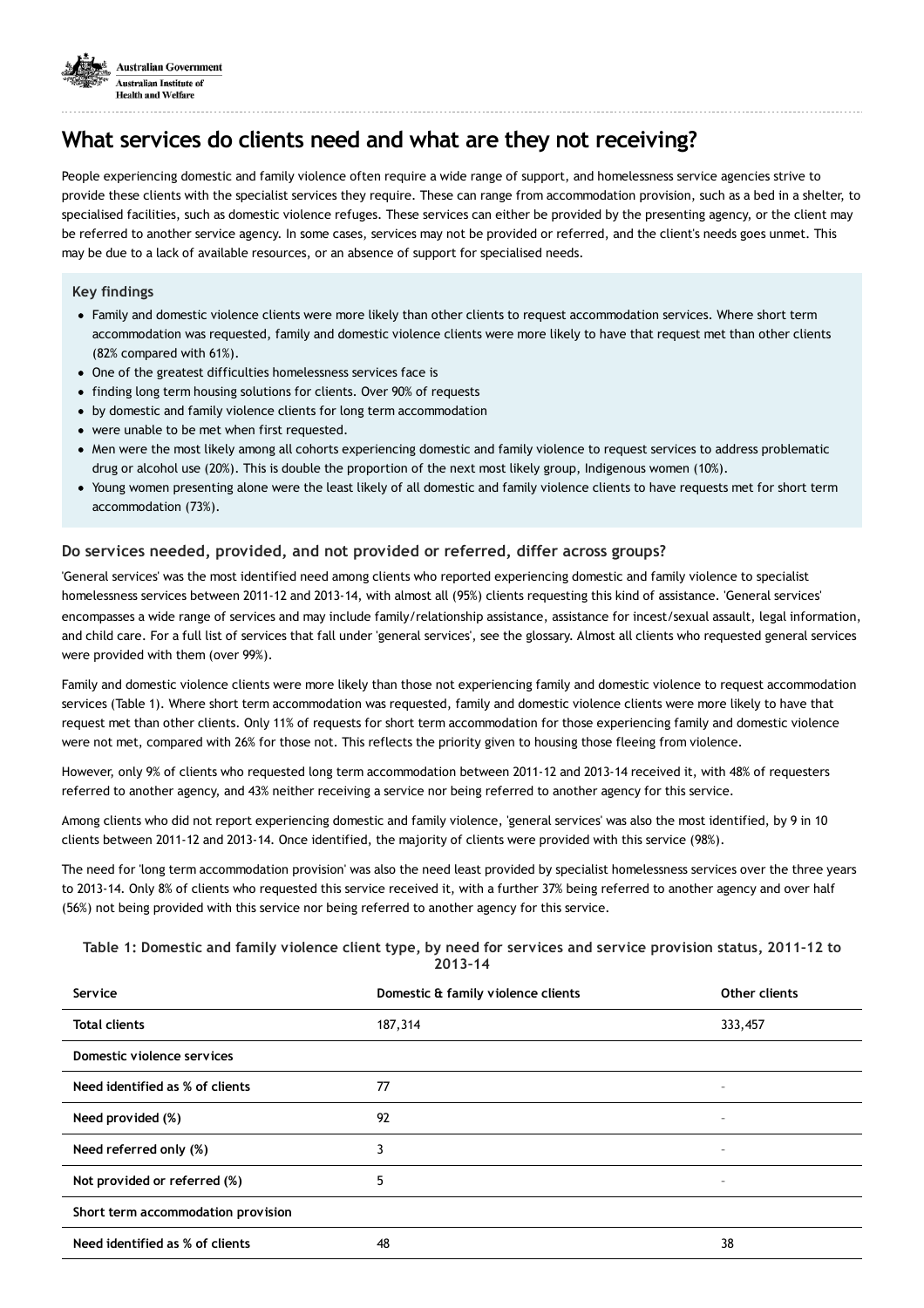| Need provided (%)                    | 82             | 61           |
|--------------------------------------|----------------|--------------|
| Need referred only (%)               | $\overline{7}$ | 13           |
| Not provided or referred (%)         | 11             | 26           |
| Medium term accommodation provision  |                |              |
| Need identified as % of clients      | 28             | 27           |
| Need provided (%)                    | 47             | 34           |
| Need referred only (%)               | 24             | 22           |
| Not provided or referred (%)         | 29             | 44           |
| Long term accommodation provision    |                |              |
| Need identified as % of clients      | 32             | 37           |
| Need provided (%)                    | 9              | 8            |
| Need referred only (%)               | 48             | 37           |
| Not provided or referred (%)         | 43             | 56           |
| Other specialist services            |                |              |
|                                      |                |              |
| Need identified as % of clients      | 34             | 17           |
| Need provided (%)                    | 73             | 68           |
| Need referred only (%)               | 20             | 23           |
| Not provided or referred (%)         | 7              | 9            |
| Assistance to sustain housing tenure |                |              |
| Need identified as % of clients      | 28             | 35           |
| Need provided (%)                    | 87             | 83           |
| Need referred only (%)               | 5              | 5            |
| Not provided or referred (%)         | 9              | 12           |
| <b>General services</b>              |                |              |
| Need identified as % of clients      | 95             | 91           |
| Need provided (%)                    | 99             | 98           |
| Need referred only (%)               | < 1            | $\mathbf{1}$ |

*Source:* AIHW Specialist Homelessness Services Data Repository.

#### *Notes*

- 1. Percentages may not add to 100 due to rounding.
- 2. The denominator for the proportions need provided, need referred only, and not provided or referred, is the number of clients that identified a need for the service.
- 3. Groups are not mutually exclusive, clients may belong to more than 1 group.

## **Do needs vary within the domestic violence cohorts?**

As their name would indicate, 'Domestic violence services' were one of the most requested services across all of the domestic and family violence cohorts. Around 4 in 5 women with children, older women and women from non-English speaking backgrounds, and around 7 in 10 young women presenting alone and Indigenous women, required these services. Most were provided with these services at the time of the request (Table 2).

Short term accommodation, such as that provided by shelters and boarding houses, was most frequently requested by Indigenous women (over 7 in 10). Males and young women presenting alone were also more likely than other groups examined to request short term accommodation (61% and 50% respectively). Indigenous women were the most likely to be accommodated, with 87% of these needs met. In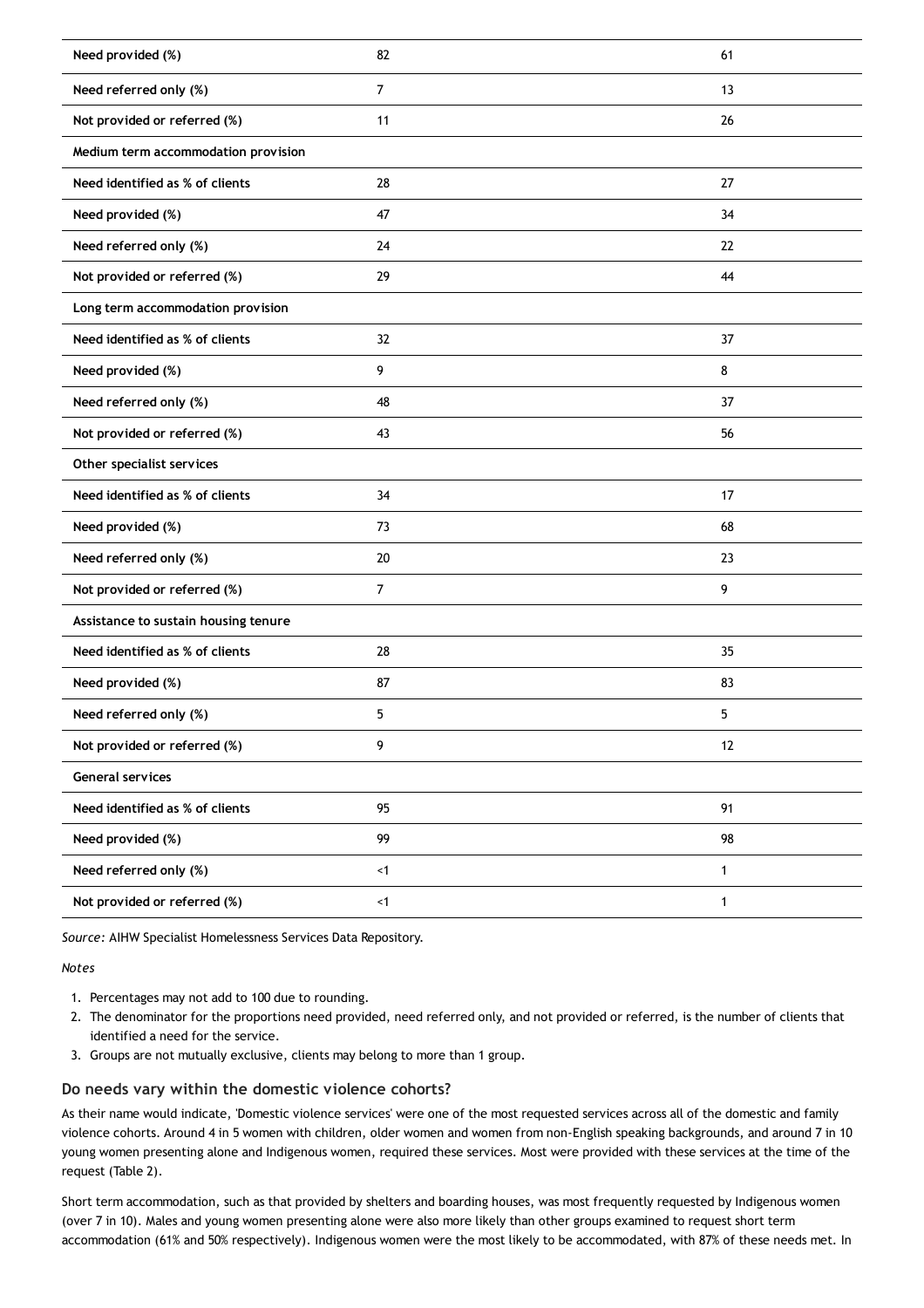general, short term accommodation needs were met in the majority of cases. However, young women presenting alone and men were the most likely to have their need for short term accommodation go unmet (16% for both groups).

Other services were less commonly provided, particularly long term accommodation provision. Males, Indigenous women and young women presenting alone were the most likely to request long term accommodation. As for clients overall, this need was only provided for around 10% of family and domestic violence clients between 2011 and 2014, with around half referred to another agency and many (between 40% and 47%) not provided with or referred to another agency for this service.

Drug and alcohol services were not often identified as being needed by women experiencing family and domestic violence. Around 1 in 10 Indigenous women, 9% of young women presenting alone and just 4% of women with children identified a need for drug or alcohol services. However, one-fifth (20%) of men experiencing family and domestic violence needed assistance to address problematic drug or alcohol use.

Legal and financial services were most frequently requested by women from non-English speaking backgrounds, with around 1 in 5 having this need identified.

| Service                             | Women with<br>children | Young women presenting<br>alone | Indigenous<br>women | <b>NESB</b><br>women | Older<br>women | Males          |
|-------------------------------------|------------------------|---------------------------------|---------------------|----------------------|----------------|----------------|
| <b>Total Clients</b>                | 45,404                 | 23,805                          | 19,601              | 17,021               | 7,126          | 15,361         |
| Domestic violence services          |                        |                                 |                     |                      |                |                |
| Need identified as % of<br>clients  | 80                     | 73                              | 72                  | 83                   | 83             | 49             |
| Need provided (%)                   | 94                     | 88                              | 92                  | 95                   | 95             | 77             |
| Need referred only (%)              | $\overline{2}$         | 3                               | 3                   | 3                    | $\overline{2}$ | $\overline{7}$ |
| Not provided or<br>referred (%)     | $\overline{4}$         | 8                               | 6                   | 3                    | 3              | 15             |
| Short term accommodation provision  |                        |                                 |                     |                      |                |                |
| Need identified as % of<br>clients  | 40                     | 50                              | 72                  | 43                   | 20             | 61             |
| Need provided (%)                   | 79                     | 73                              | 87                  | 81                   | 77             | 74             |
| Need referred only (%)              | 9                      | 11                              | 6                   | 8                    | 9              | 10             |
| Not provided or<br>referred (%)     | 13                     | 16                              | $\boldsymbol{7}$    | 10                   | 14             | 16             |
| Medium term accommodation provision |                        |                                 |                     |                      |                |                |
| Need identified as % of<br>clients  | 24                     | 39                              | 35                  | 27                   | 10             | 44             |
| Need provided (%)                   | 44                     | 44                              | 40                  | 48                   | 36             | 40             |
| Need referred only (%)              | 23                     | 24                              | 29                  | 24                   | 26             | 28             |
| Not provided or<br>referred (%)     | 32                     | 32                              | 32                  | 28                   | 38             | 33             |
| Long term accommodation provision   |                        |                                 |                     |                      |                |                |
| Need identified as % of<br>clients  | 31                     | 40                              | 42                  | 30                   | 16             | 47             |
| Need provided (%)                   | $10\,$                 | $10\,$                          | $\boldsymbol{9}$    | 9                    | 11             | 9              |
| Need referred only (%)              | 47                     | 43                              | 51                  | 49                   | 46             | 45             |
| Not provided or<br>referred (%)     | 43                     | 47                              | 40                  | 42                   | 43             | 46             |
| Other specialist services           |                        |                                 |                     |                      |                |                |
| Need identified as % of<br>clients  | 34                     | 36                              | 43                  | 38                   | 23             | 40             |

Table 2: Domestic and family violence cohorts, by need for services and service provision status, 2011-12 to 2013-14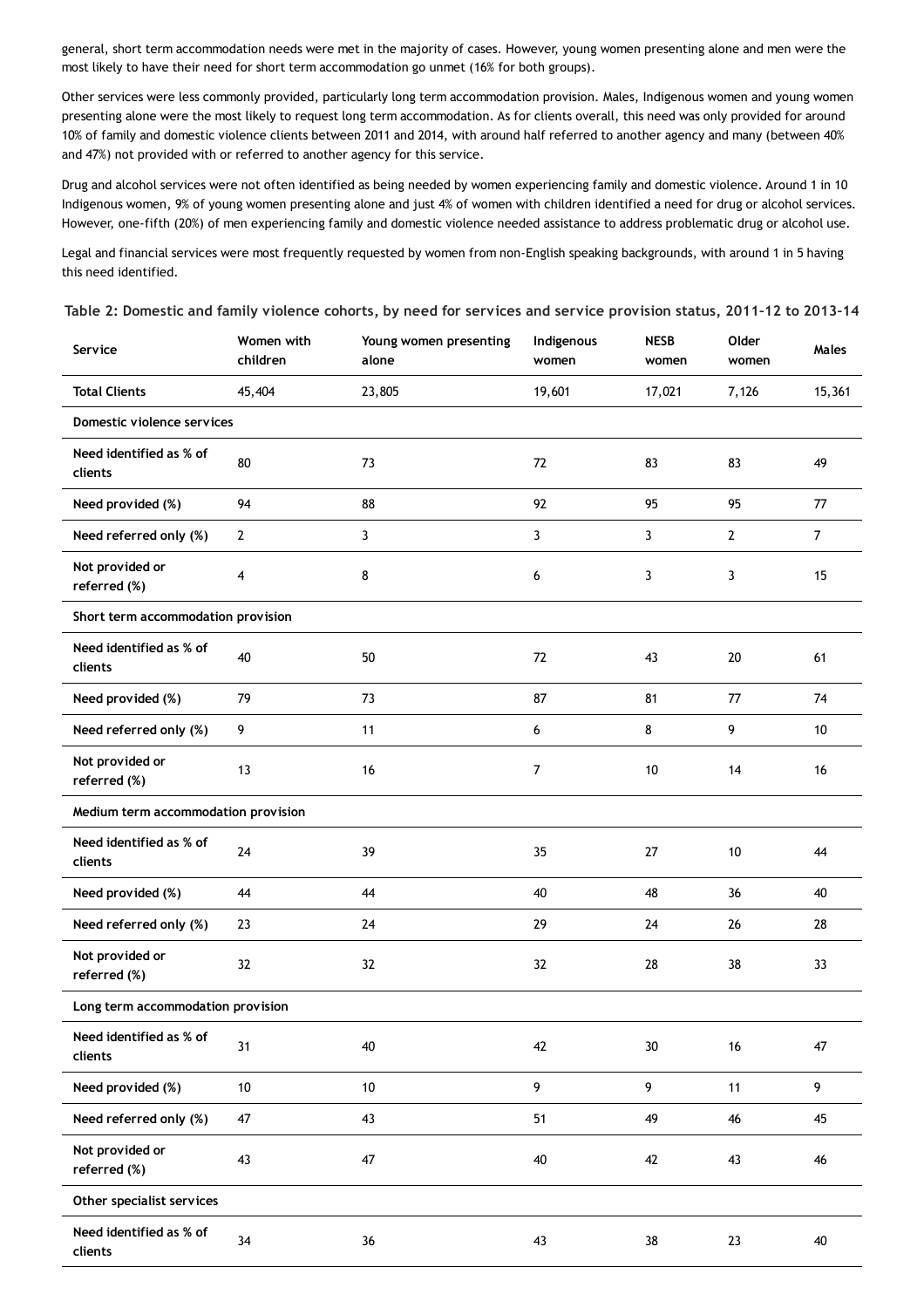| Need provided (%)                    | 73             | 73     | 74       | 75                      | 74                      | 71     |
|--------------------------------------|----------------|--------|----------|-------------------------|-------------------------|--------|
| Need referred only (%)               | $21$           | 18     | 19       | 19                      | 19                      | 20     |
| Not provided or<br>referred (%)      | 6              | 9      | 7        | 6                       | 8                       | 8      |
| Assistance to sustain housing tenure |                |        |          |                         |                         |        |
| Need identified as % of<br>clients   | 32             | 33     | 35       | 24                      | 15                      | 42     |
| Need provided (%)                    | 88             | 86     | 87       | 86                      | 88                      | 88     |
| Need referred only (%)               | $\overline{4}$ | 3      | 4        | 5                       | $\overline{\mathbf{4}}$ | 3      |
| Not provided or<br>referred (%)      | 8              | $10\,$ | 9        | 9                       | 8                       | 8      |
| Legal/financial services             |                |        |          |                         |                         |        |
| Need identified as % of<br>clients   | 18             | 15     | 18       | 21                      | 9                       | 19     |
| Need provided (%)                    | 52             | 57     | 55       | 55                      | 56                      | 60     |
| Need referred only (%)               | 35             | 25     | 29       | 34                      | 33                      | 22     |
| Not provided or<br>referred (%)      | 13             | 18     | 17       | 10                      | 12                      | 18     |
| Immigration/cultural services        |                |        |          |                         |                         |        |
| Need identified as % of<br>clients   | 14             | 11     | 25       | 46                      | 11                      | 9      |
| Need provided (%)                    | 89             | 84     | 85       | 92                      | 93                      | 75     |
| Need referred only (%)               | $\overline{7}$ | 9      | 11       | $\overline{\mathbf{4}}$ | $\overline{\mathbf{4}}$ | 14     |
| Not provided or<br>referred (%)      | 4              | 8      | 5        | 3                       | 3                       | 11     |
| Drug/alcohol services                |                |        |          |                         |                         |        |
| Need identified as % of<br>clients   | 4              | 9      | $10$     | $\mathbf{2}$            | $\mathbf{2}$            | $20\,$ |
| Need provided (%)                    | 51             | 54     | 53       | 57                      | 59                      | 60     |
| Need referred only (%)               | $23\,$         | 19     | $22\,$   | 21                      | 23                      | 18     |
| Not provided or<br>referred (%)      | $26\,$         | $27\,$ | $26\,$   | $22\,$                  | 19                      | 22     |
| General services                     |                |        |          |                         |                         |        |
| Need identified as % of<br>clients   | 96             | 96     | 98       | 96                      | 93                      | 95     |
| Need provided (%)                    |                |        |          |                         |                         | 99     |
|                                      | 99             | 99     | 100      | 98                      | 99                      |        |
| Need referred only (%)               | $\mathbf{1}$   | < 1    | $\leq 1$ | $\mathbf{1}$            | $\mathbf{1}$            | < 1    |

*Source:* AIHW Specialist Homelessness Services Data Repository.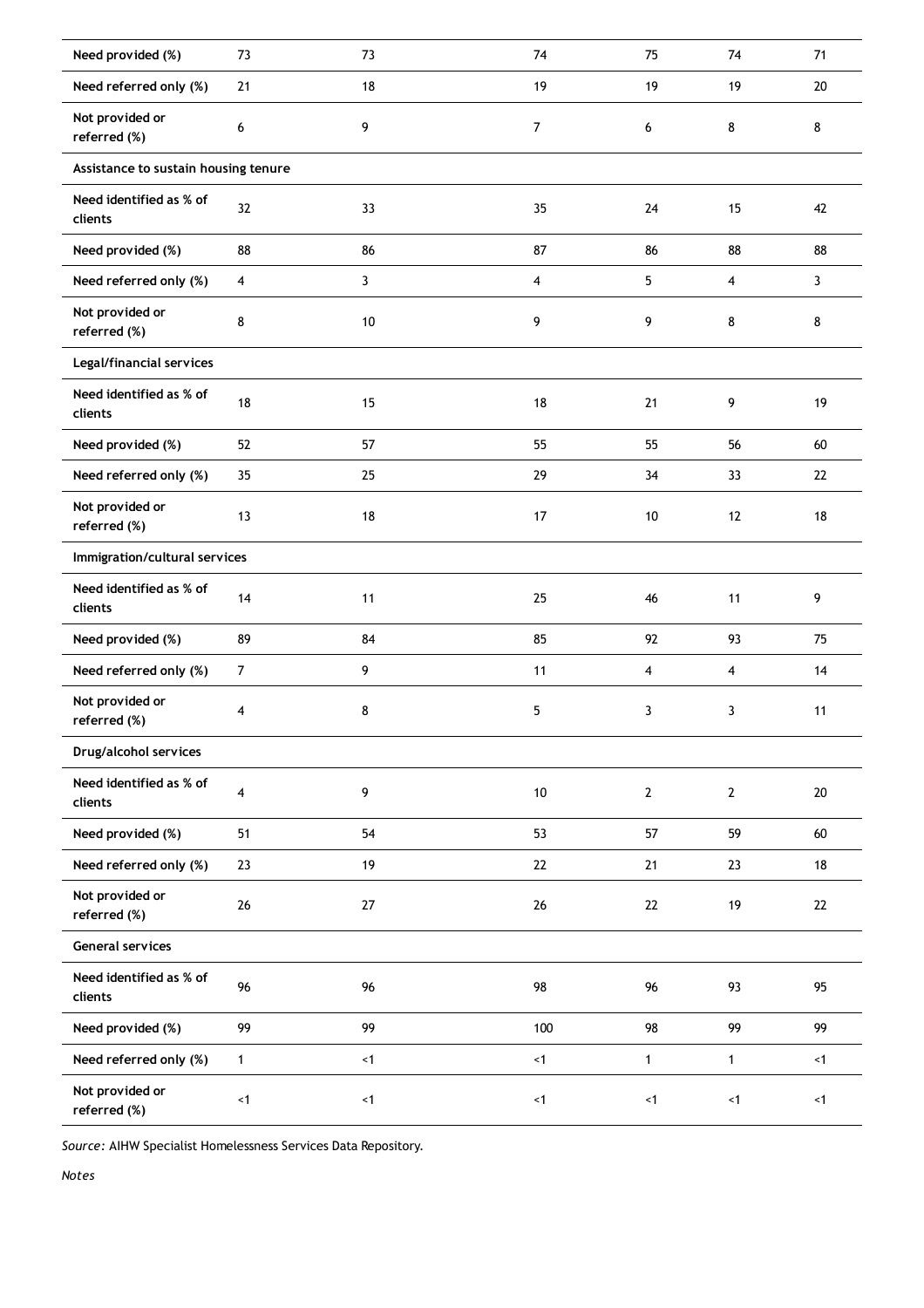- 1. Percentages may not add to 100 due to rounding.
- 2. The denominator for the proportions need provided, need referred only, and not provided or referred, is the number of clients that identified a need for the service.
- 3. Groups are not mutually exclusive, clients may belong to more than 1 group.

### **What does this tell us?**

While the vast majority of need for services such as 'general services' and 'domestic violence services' were met, there were certain provisions that were beyond the capacity of specialist homelessness service agencies to provide to clients.

For both SHS clients experiencing and clients *not* experiencing domestic and family violence, the highest proportion of services that were requested and went unmet, or were referred elsewhere, was 'long term accommodation provision' (91% and 93%, respectively). This illustrates the difficulty specialist homelessness services face in providing clients with accommodation other than short term or emergency accommodation in times of crisis. This lack of safe and stable accommodation may lead to increased cycling in and out of temporary accommodation, and a lack of 'settling down' of clients in one place.

Of all cohorts experiencing domestic and family violence, women with children were the most likely to have their needs provided when requesting services. This is likely to reflect the priority given to parents/carers who present to services with children.

To further understand the uniqueness of Indigenous women who are domestic and family violence clients, comparisons can be made with all non-Indigenous women who sought assistance for domestic and family violence. Interestingly, Indigenous women were much more likely over the three years to 2013-14 to request short term accommodation provision than non-Indigenous women (72% and 41%, respectively). This may be because, as research suggests, Indigenous Australians who are experiencing domestic violence may be more likely to use homelessness services as respite from the perpetrator, as they do not intend on leaving their home and community permanently [1].

Of all cohorts experiencing domestic and family violence, young women presenting alone and men were the least likely to have their needs for a range of services met. Young women presenting alone were the least likely of all the domestic and family violence cohorts examined to have requests for long term accommodation, specialist services and assistance to sustain housing tenure met.

Men were the most likely to have requests for domestic violence services and immigration/cultural services unmet. Both men and young women were least likely of all the domestic and family violence cohorts to have received short term accommodation where requested. This could be a reflection of service priorities, where individuals with children are prioritised over those without. These two groups are also the most likely to be living alone on presentation.

Young women presenting alone and men were also among the highest repeat users of specialist homelessness services, with young women receiving an average of 3 support periods and men receiving an average of 3.4 support periods over the three years to 2013-14. Young women presenting alone also had the highest proportion of couch surfers on presentation (43%), and men were the most likely to be sleeping rough (15%). At the end of the 3 years examined, only 48% of young women and 38% of men were housed in either private rental or social housing. Combined, these data indicate that young women presenting alone and men who seek assistance from specialist homelessness services due to domestic and family violence had the least housing stability from 2011-12 to 2013-14, perhaps due to limited availability within specialist homelessness services to cater to their needs.

> **If you are experiencing domestic or family violence or know someone who is, please call 1800RESPECT (1800 737 732) or visit the [1800RESPECT](https://www.1800respect.org.au/) website.**

### **References**

1. Spinney A & Blandy S 2011. Homelessness prevention for women and children who have experienced domestic and family violence: innovations in policy and practice. Australian Housing and Urban Research Institute, Melbourne.

Last updated 31/08/2017 v17.0 © Australian Institute of Health and Welfare 2021 (co) BY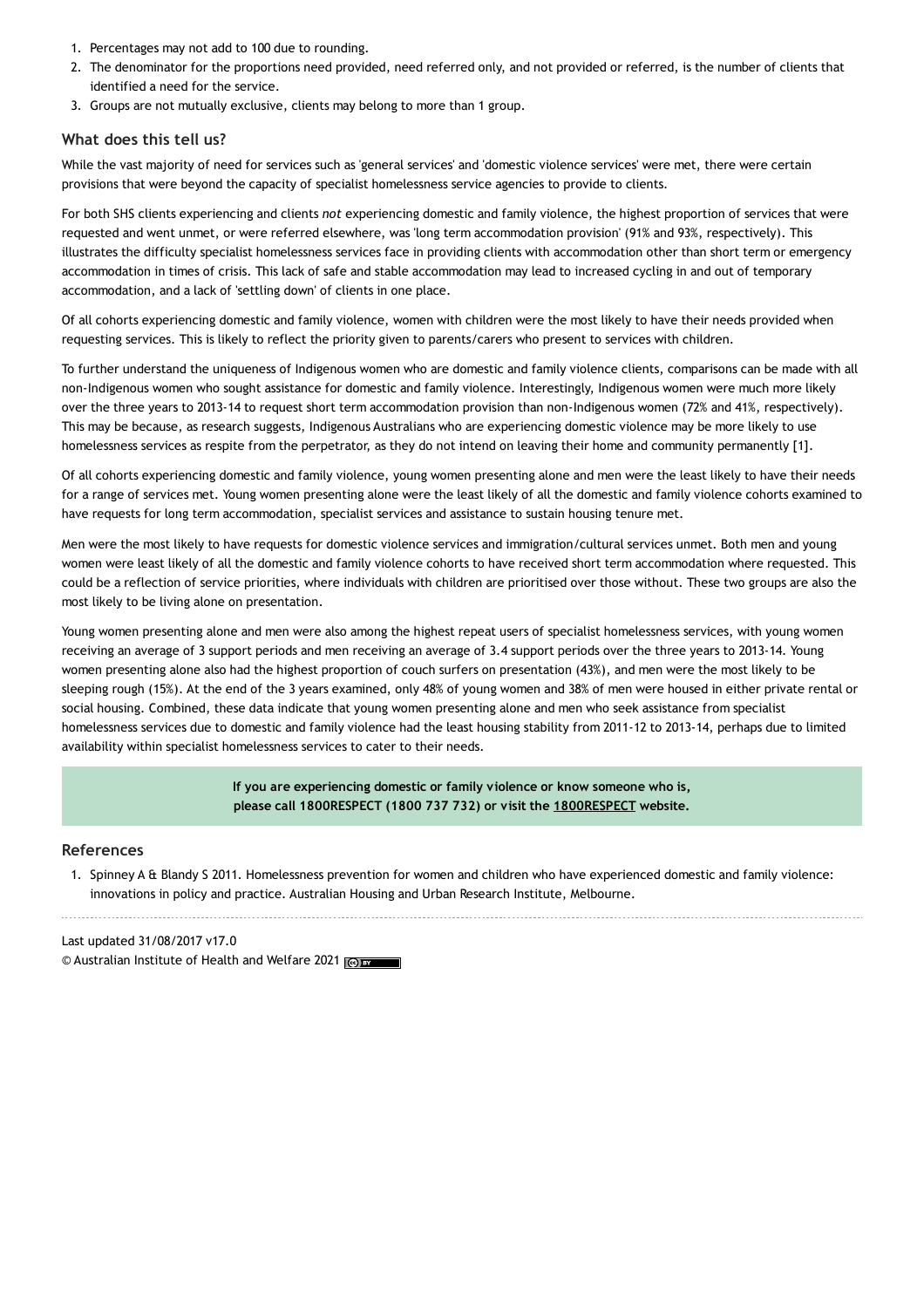

# **Are housing outcomes for domestic and family violence clients improved over the long term?**

Specialist homelessness services offer many options for those experiencing family and domestic violence that lack the resources or support to cope with a housing crisis. These clients present with a variety of housing circumstances: some clients are at imminent risk of losing their housing and others are already homeless when they seek support.

Between 2011-12 and 2013-14, housing outcomes for specialist homelessness services clients were recorded. A 'housing situation' is recorded at a client's first presentation to a specialist homelessness service agency, and then again at last presentation over this time period. Housing situations of clients may fluctuate, and a client may have multiple or even overlapping support periods, over the 3 year period. This analysis does not examine the variances in housing situations over the 3 years; rather, it looks at the housing situations of clients when first presenting to a specialist homelessness service in the 3 year period, and at the cessation of their last period of support. Housing outcomes can only be analysed when a period of support has ended; for this reason, only those clients who had ceased receiving support from an agency (that is, those with closed support periods) are included in this analysis.

Clients were assessed as being homeless or at risk of homelessness based on their dwelling type, tenure type and conditions of occupancy when first presenting to a homelessness agency and again when their support had ended. A client is considered homeless if they fall into one of three categories: no shelter or improvised dwelling, short term accommodation, and couch surfing or no tenure. A client is considered at risk of homelessness if they reside in public or community housing, private housing or institutional settings. The exact derivations are available in the glossary.

There are many factors which can increase a person's vulnerability to homelessness. A 2014 report *Housing outcomes for groups vulnerable to homelessness: 1 July 2011 to 31 December 2013* by the Australian Institute of Health and Welfare (AIHW) found that those who are more socially and economically disadvantaged had poorer housing outcomes. While domestic and family violence is a key driver of homelessness, not all are forced to leave their homes and there is considerable variation in life experiences and housing circumstances within this group.

#### **Key findings**

- At the end of the three years examined, following support, most clients experiencing domestic and family violence were living in stable accommodation (private rental/owning or social housing).
- Domestic and family violence clients groups with higher proportions of couch surfing or rough sleeping at the start of support, are less likely to be housed in private rental or social housing at the end of the three years examined.
- Adult male domestic and family violence clients were the most likely to be sleeping rough at the end of support (9%).
- Indigenous women experiencing domestic and family violence were the most likely to be living in social housing on last presentation (37%).

#### **Which groups fare better or worse?**

Specialist homelessness services were successful in reducing the proportion of clients considered homeless and increasing the proportion living in public or community housing at the end of support. This reflects the priority given to those experiencing domestic and family violence when it comes to a safe and stable housing outcome.

Over the three years to 2013-14, just under half (48%) of domestic and family violence clients were considered homeless ('no shelter or improvised dwelling', 'short term accommodation', and 'couch surfing or no tenure') on presentation (Figure 1). This is lower than the proportion for clients who have not experienced family and domestic violence over the 3 years examined, with over half of these clients considered homeless on presentation (55%) (Figure 2).

Figure 1: Domestic and family violence clients, by housing situation at beginning of support and at end of support, **2011-12 to 2013-14**



*Source:* AIHW Specialist Homelessness Services Data Repository.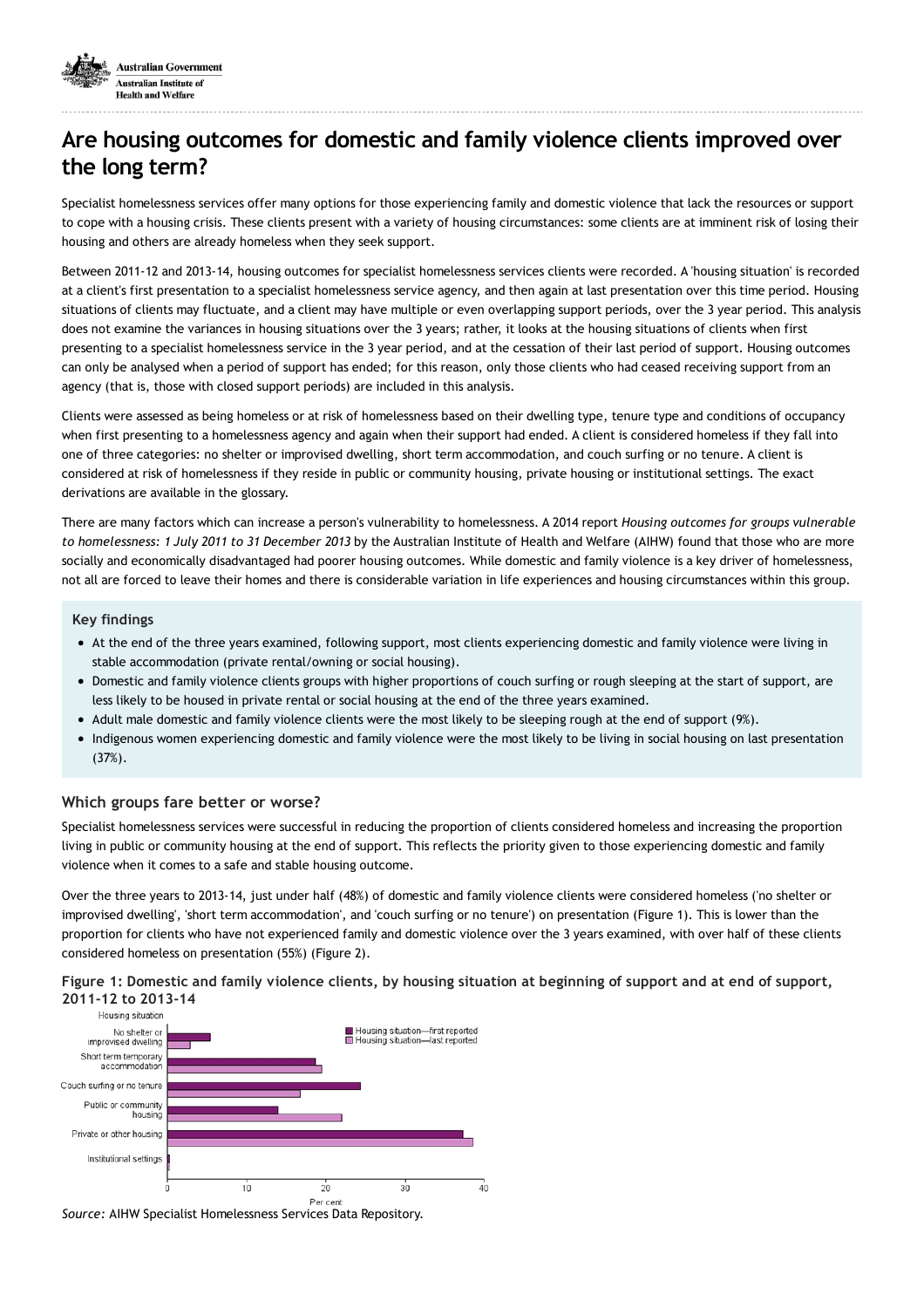The proportion of homeless ('no shelter or improvised dwelling', 'short term accommodation', and 'couch surfing or no tenure') clients was reduced by 9 percentage points in both groups to 39% for family and domestic violence clients and to 46% for non domestic and family violence clients at the end of the 3 years examined. The largest reductions for those experiencing domestic and family violence were in the proportion who reported that they were 'couch surfing or no tenure', falling from around 1 in 4 (24%) at the start of support to just 1 in 6 (17%) at the end.

### Figure 2: Other clients, by housing situation at beginning of support and at end of support, 2011-12 to 2013-14



*Source:* AIHW Specialist Homelessness Services Data Repository.

## **Homeless domestic and family violence clients**

While family and domestic violence clients were less likely than other SHS clients to be homeless on presentation, there were 3 groups of clients within this cohort who were more likely than the overall group to be couch surfing or have no tenure when presenting to homelessness services.

These were:

- Young women presenting alone (43% at the start of support, falling to 30% at the end)
- Males (37% at the start of support, falling to 26% at the end) and
- Indigenous women (29% at the start of support, falling to 23% at the end).

Specialist homelessness services were successful in reducing the proportion of clients 'couch surfing or no tenure'. However, the groups above were still more likely to be living without tenure at the *end* of the 3 years examined than older women, women with children and women from non-English speaking backgrounds were *prior* to receiving support (only 14% of older women, 15% of women with children, and 17% of women from non-English speaking backgrounds presented with couch surfing or no tenure) (Figure 3).

Figure 3: Domestic and family violence clients, by couch surfing or no tenure, by cohort at beginning of support and at **end of support, 2011-12 to 2013-14**



#### *Source:* AIHW Specialist Homelessness Services Data Repository.

Those who are living in 'no shelter or improvised dwellings' or rough sleeping made up only a small proportion of the domestic and family violence clients, at around 5%. However, they are in the most unsafe and unstable circumstances. Certain client groups were more likely than the overall group to be in no shelter or improvised dwellings on presentation to a service.

These were:

- Males (15% at the start of support, falling to 9% at the end) and
- Indigenous women (7% at the start of support, falling to 4% at the end).

Proportions of clients living with no shelter or in an improvised dwelling reduced at the end of the 3 years examined, with the largest percentage point reduction experienced by men (6 percentage points) in the cohort. Indigenous women and young women presenting alone has the second highest reduction in proportions sleeping rough at 3%.

Clients with higher proportions of 'couch surfing or no tenure', such as young women presenting alone, or 'no shelter or improvised dwellings', such as men, at the start of support, were less likely to be housed in social or private housing at the end of support. At the cessation of their last period of support, only 48% of young women and 38% of men were housed in either private rental or social housing. This is compared with 74% of women with children, 78% of older women and 68% of women from non-English speaking backgrounds (Figure 4).

Figure 4: Domestic and family violence clients, by no shelter or improvised dwelling, by cohort at beginning of **support and at end of support, 2011-12 to 2013-14**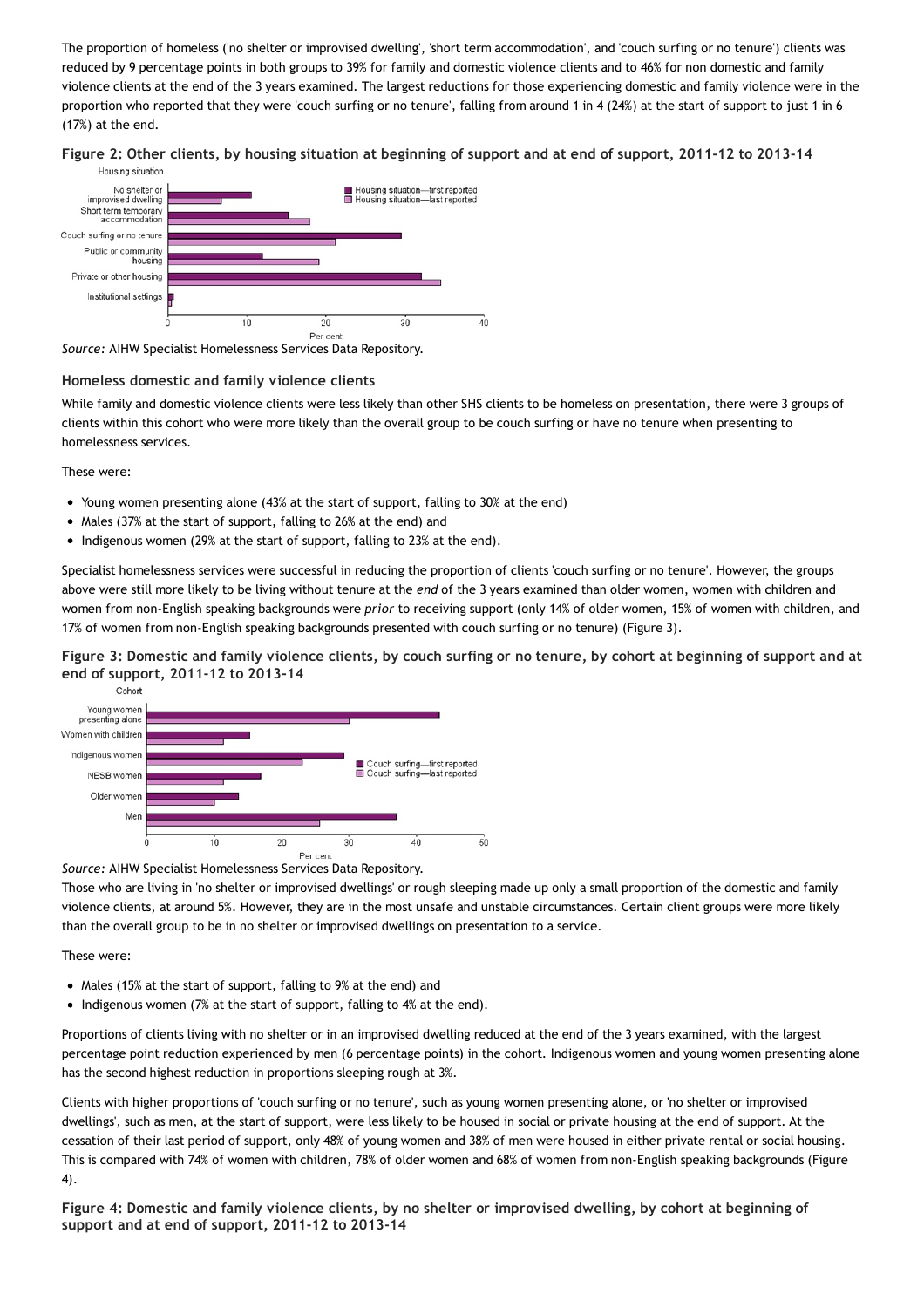

*Source:* AIHW Specialist Homelessness Services Data Repository.

'Short term and temporary accommodation' rates generally remained steady among the domestic and family violence groups examined. However, the proportion of males ending support in short term or temporary accommodation rose from 18% to 26% (Figure 5).

Figure 5: Domestic and family violence clients, by short term temporary accommodation, by cohort at beginning of **support and at end of support, 2011-12 to 2013-14**



#### **Domestic and family violence clients at risk of homelessness**

Those experiencing domestic and family violence were more likely than those not to be living in social housing, private rental/owning on presentation (51% compared with 44% of non-domestic and family violence clients). This proportion increased by 10 percentage points to 61% at the end of the 3 years examined. This compares with 54% following support in the non-domestic and family violence cohort.

Homelessness agencies play a key role in liaising with both public and community housing providers to assist people into more stable housing situations. There was an overall increase of 8 percentage points, from 14% on first presentation to 22% at the end in those living in social housing, as well as a 2 percentage point increase to 39% in those living in private rental/owning properties at the end of support.

Indigenous women experiencing domestic and family violence were the most likely of all the groups to be living in social housing both before (30%) and after support (37%) and the least likely of all groups to be living in private rental/owning accommodation both before (15%) and after support (16%) (Figure 6). This is consistent with AIHW research released in 2014 which found that in 2013, Indigenous households were 6 times as likely as other Australian households to live in social housing (rates of 31% and 5%, respectively) [2].

Just over 1 in 5 (22%) women with children ended support in social housing, rising from 15% at the start of support. The proportion of non-English speaking women and young women presenting alone who ended support in social housing almost doubled, from 8% to 15% for non-English speaking women and from 11% to 19% for young women presenting alone. Males were also assisted in obtaining social housing with 15% at the end of support, up from 8% at the beginning.

Figure 6: Domestic and family violence clients, by public or community housing (renter or rent free), by cohort at **beginning of support and at end of support, 2011-12 to 2013-14**



*Source:* AIHW Specialist Homelessness Services Data Repository.

The proportion of domestic and family violence clients living in private rental/owning accommodation remained steady from beginning to the end of support. Over half of older women (57%), women with children (52%) and non-English speaking women (54%) presented to services while living in the private rental market and these proportions remained consistent. This may indicate that homelessness services are successful in assisting women to remain in their homes following a violent incident. The NSW program *Going Home, Leaving Violence* is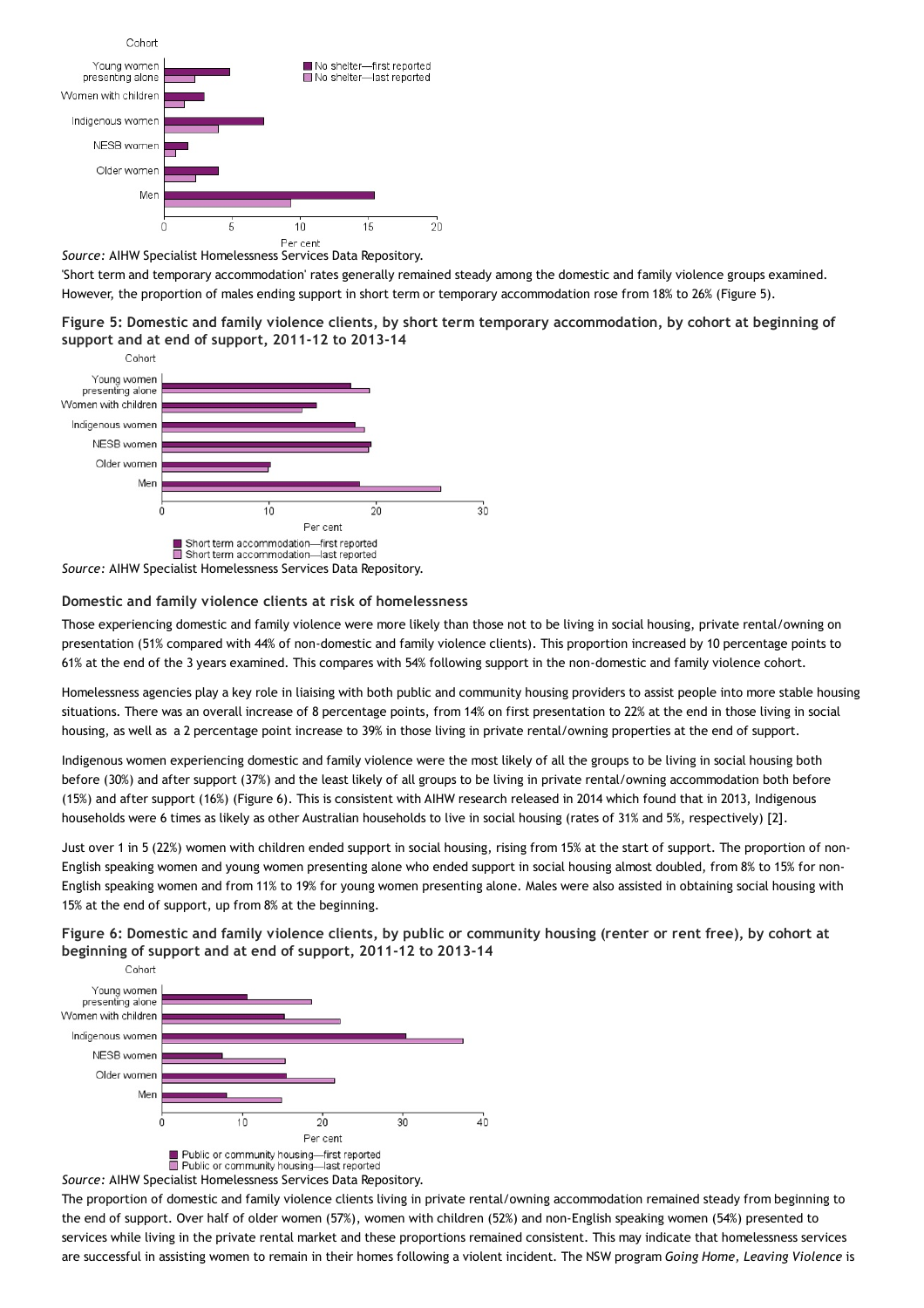an example of a program which assists women to remain in their homes following a violent incident. These types of programs are being implemented across the country to challenge the assumption that when violence occurs, it is the women and children that must leave the home.

## **What does this tell us?**

Across all groups examined in the domestic and family violence cohort, the proportion of clients moving in to public and community housing increased, representing a safe and sustainable housing outcome at the end of the 3 years examined. Domestic and family violence clients overall were also more likely than other SHS clients to be living in social housing following support (22% compared with 19%). This appears to reflect the high priority that those experiencing domestic and family violence and Indigenous families are given in the social housing systems nationally. Almost 4 in 10 Indigenous women experiencing domestic and family violence ended support in social housing: a safe, stable and sustainable outcome.

For groups with relatively high proportions of clients living with no tenure (males, Indigenous women and young women presenting alone) the reality of couch surfing or movement between friends' and relatives' houses is reflected. These people appear to be more likely to have exhausted all available options before presenting to a homelessness service. While this may be the case for the men studied, it could also be that they have been required to leave the family home following a violent incident. This analysis appears to indicate that males, young women and Indigenous women are at the greatest risk of falling into homelessness as they are more likely than other groups examined to be living without tenure upon presentation.

Older women and women with children experienced the smallest percentage point reduction in the proportion of no shelter or improvised dwellings. This could indicate that accommodation options for older women and those with children who were without shelter is harder to find, or that there is simply not enough availability of suitable accommodation for these groups.

Short term and temporary accommodation rates remained steady across all groups; however males experienced an 8 percentage point increase in the proportion housed temporarily from beginning to the end of support, from 18% to 26%. This could be a reflection of men being housed temporarily after being removed from their home following a violent incident.

Housing outcomes for those experiencing domestic and family violence over the 3 year period examined show that most clients end up either in private rental or social housing. Around 3 in 4 women with children, almost 8 in 10 older women, and almost 7 in 10 non-English speaking women are housed either in social housing or private rental.

However, for those with higher proportions of couch surfing or no tenure or no shelter or improvised dwellings at the start of support, being housed in private rental or social housing is much less likely at the end of the three years examined. Young women presenting alone had the highest proportion of couch surfing or no tenure on first presentation (43%), and males were the most likely to be sleeping rough (15%). At the end of the 3 years examined, less than half of young women and males were housed in either private rental or social housing (48% and 38%, respectively). These 2 groups also have amongst the highest average number of support periods over the 3 years, with young women presenting alone receiving 3 support periods and males receiving 3.3 support periods (see the 'What are the patterns of service use among domestic and family violence clients?' snapshot for further information). This appears to indicate greater levels of housing instability, requiring specialist homelessness service intervention and assistance. This instability over the long term appears to result in these groups being the least likely to obtain a private rental or social housing tenancy.

> **If you are experiencing domestic or family violence or know someone who is, please call 1800RESPECT (1800 737 732) or visit the [1800RESPECT](https://www.1800respect.org.au/) website.**

#### **References**

1. AIHW (Australian Institute of Health and Welfare) 2015. *Exploring transitions between homelessness and public housing: 1 July 2011 to 30 June 2013*. Cat. no. HOU 277. Canberra: AIHW.

2. AIHW 2014. *Housing assistance for Indigenous Australians*. Cat. no. IHW 131. Canberra: AIHW. Viewed 24 September 2015.

#### Last updated 31/08/2017 v14.0

© Australian Institute of Health and Welfare 2021